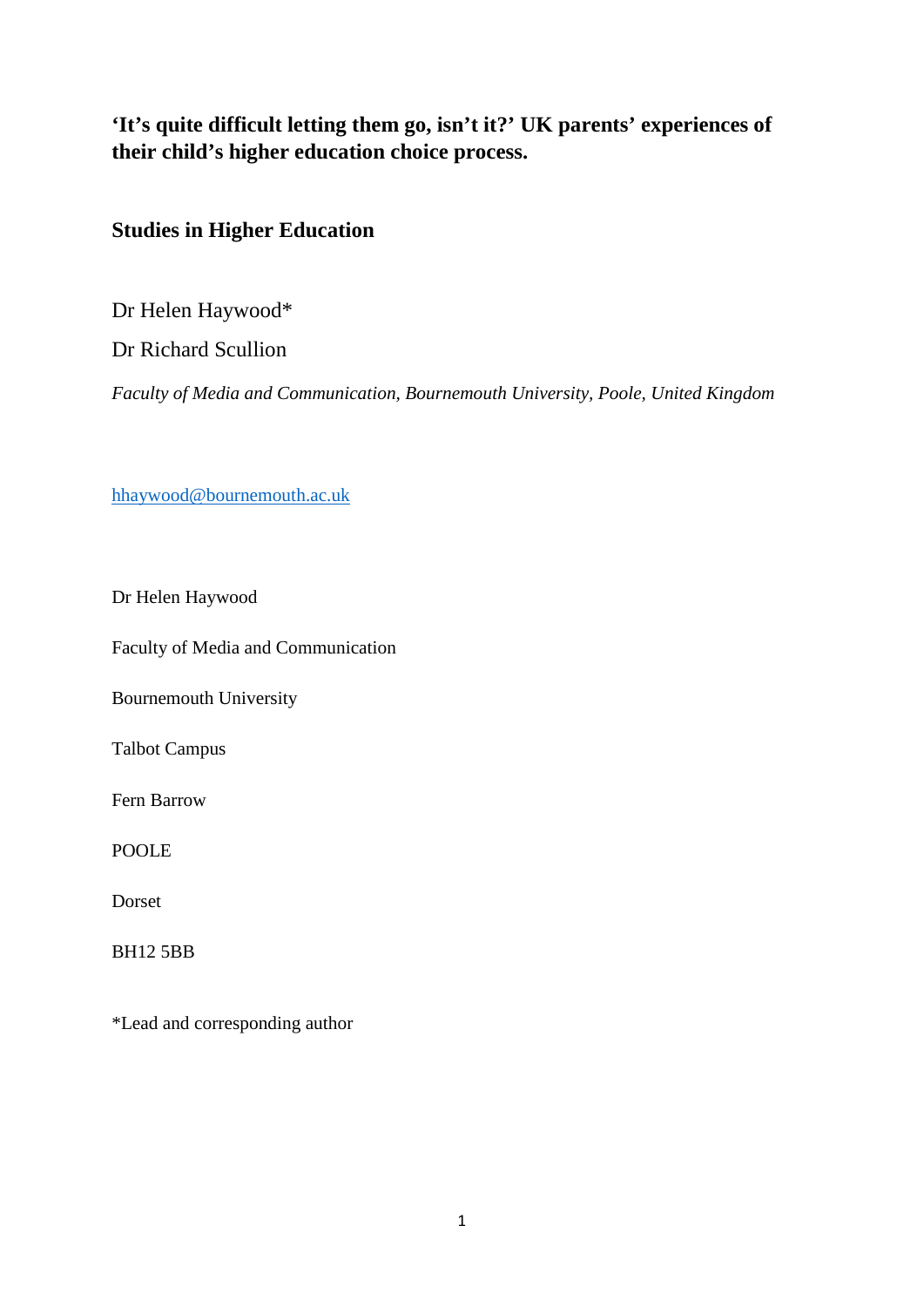# **'It's quite difficult letting them go, isn't it?' UK parents' experiences of their child's higher education choice process**

# **Abstract**

This paper challenges the dominant discourse that Higher Education (HE) choice is a consumer choice and questions assumptions underpinning government policy and HE marketing. HE choice is largely viewed as a rational, decontextualized process. However, this interpretivist study found it to be much more complex, and to be about relationships and managing a transition in roles. It focuses on parents, an under-researched group, who play an increasing part in their child's HE choice. It finds that they experience this process primarily as parents, not consumers and that their desire to maintain the relationship at this critical juncture takes precedence over the choice of particular courses and universities. The role of relationships, and in this context relationship maintenance, is the main theme. This is experienced in two principal ways: relationship maintenance through conflict avoidance and through teamwork. These significant findings have implications for the way governments and universities consider recruitment. (149 words)

**Key words**: Higher Education; choice; decision-making; parents; marketization.

**Word Count** 7748 words excluding reference list. 9826 words including reference list.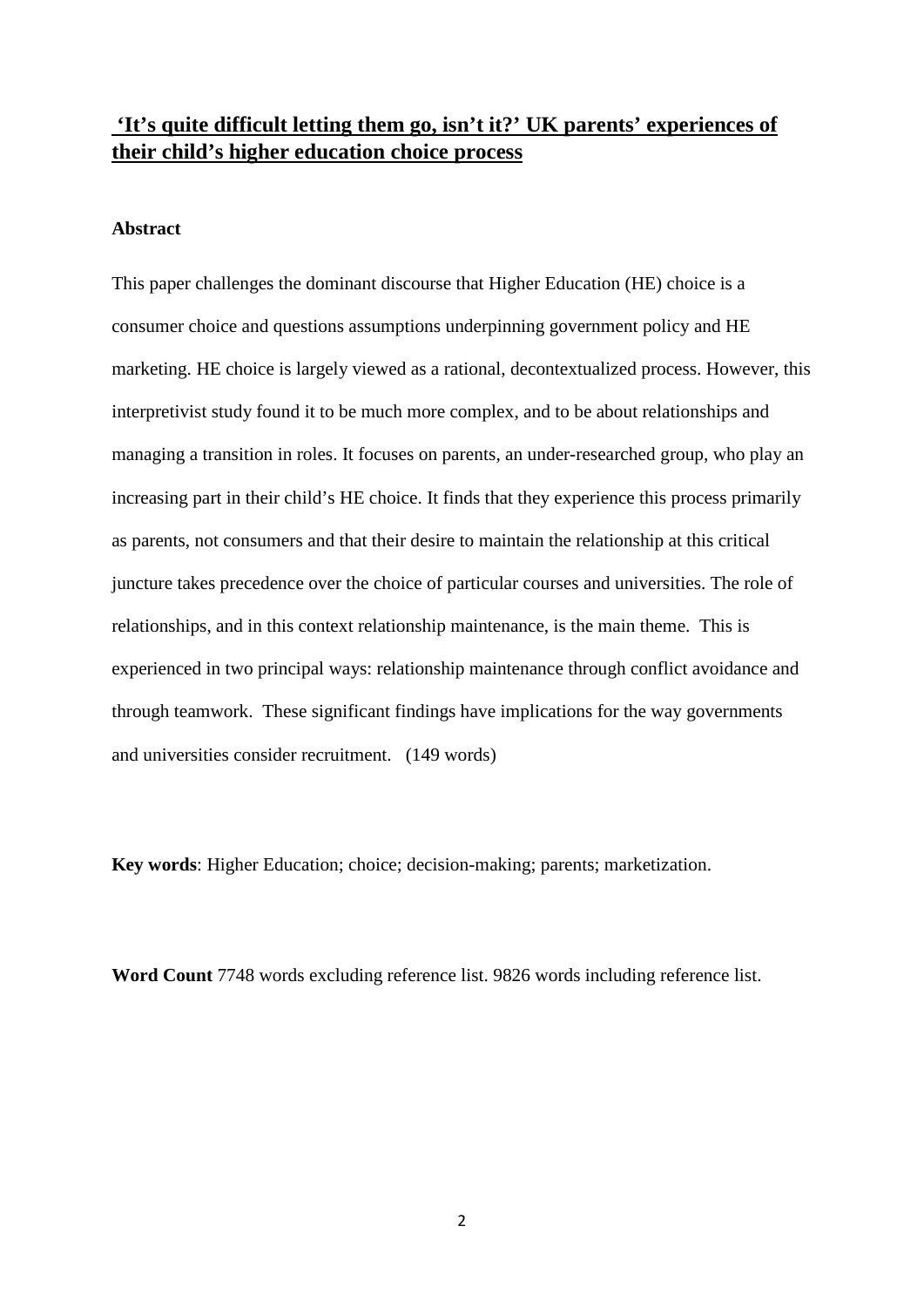#### **Introduction**

In an increasingly marketised UK Higher Education (HE) environment (Gibbs 2001; Molesworth, Scullion and Nixon 2011; Brown and Carasso 2013; Nixon, Scullion and Hearn 2016) there seems to be an underlying assumption by policy makers and Higher Education Institutions (HEIs) that HE choice is, and should be, a type of consumer choice. Additionally, that prospective students and their parents 'shop around' to compare offerings, as if they were choosing consumer goods, with students and perhaps their parents, seeing themselves as consumers or even 'co-consumers' (Williams 2011) of education. This then leads to the view that providing more information will result in 'better' choices being made. For example, the 2011 UK government's HE White Paper produced by the Department for Business, Innovation and Skills (BIS) tells us that 'better information will enable students to make informed choices about where to study' (p.46). This view is echoed in the recent (2016) White Paper which refers to students needing 'information, particularly on price and quality…' in order to make '…informed choices' (BIS 2016, 11). However, it is important to question these assumptions which underpin government and HEI's policies and, in doing so, to challenge the dominant discourse around HE choice. This paper seeks to do this by exploring choice experiences in depth from the parent's perspective and by focusing on the often neglected context of family relationships.

The Higher Education Funding Council for England (HEFCE) (the funding and regulatory body for HEIs in England) has found through its own research that too many HE choices 'can lead to "decision-making paralysis"' (Matthews 2014, 9). This echoes Schwartz's (2004) findings about the problems of choosing between an abundance of options. Understanding the student choice process is critical for HEIs at a time of rapid change in the HE landscape (Nedbalova, Greenacre and Schulz 2014), including the impact of the new White Paper (BIS 2016). HEIs are seeking to maintain or expand student numbers despite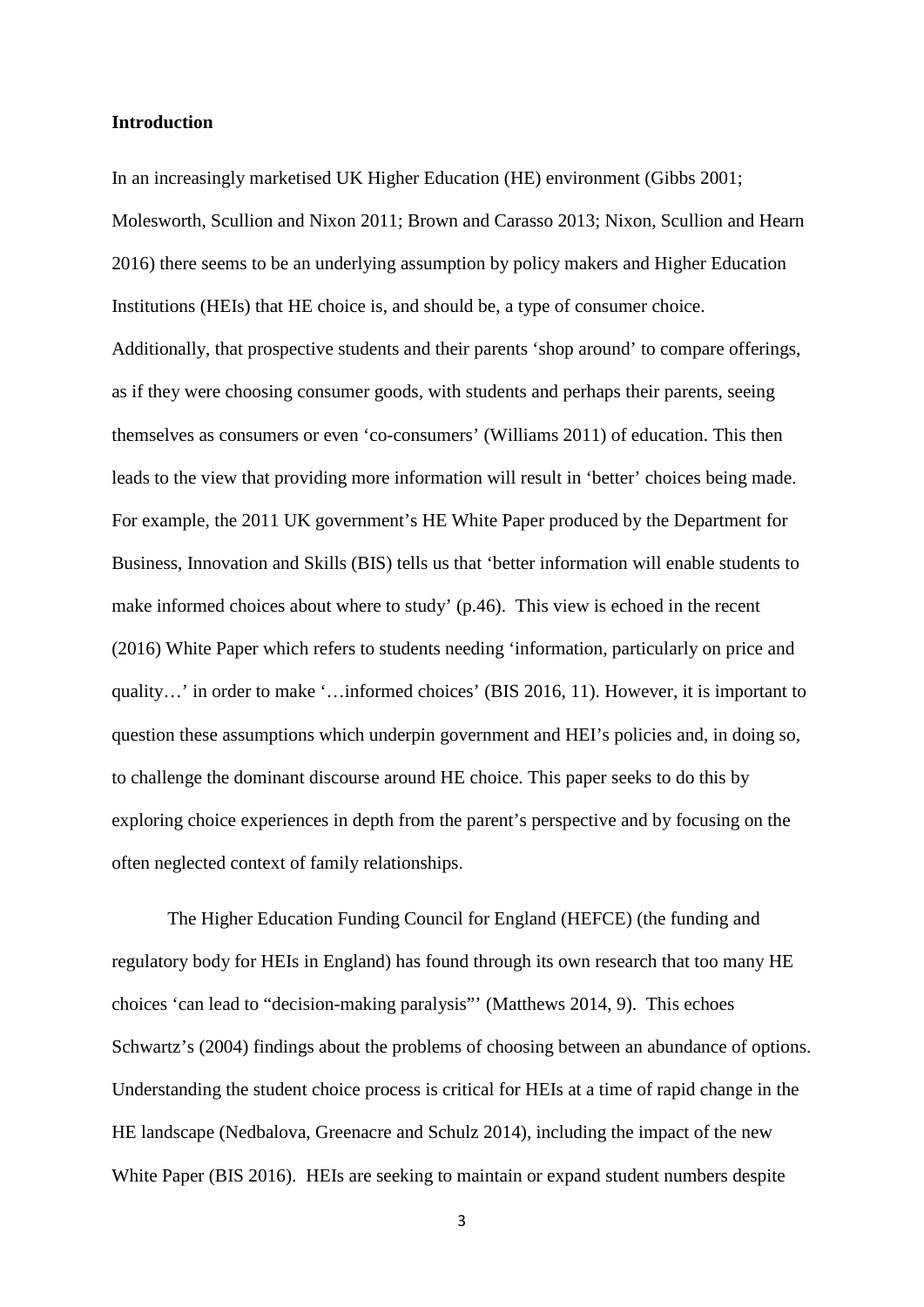growing competition, which has intensified since the removal in 2015 of restrictions on undergraduate numbers (Ratcliffe and Shaw 2015). Competition is also coming from overseas and from the proposed introduction of new providers (BIS 2016). It is also notable that government safeguards for institutions unable to recruit sufficient numbers will be removed, allowing them to fail (Boxall 2016). In the past these safeguards have included financial assistance for struggling institutions (Boxall 2016). This is resulting in an increase in many HEI's marketing budgets, including the amounts spent on recruitment (Matthews 2013; Boffey 2014; Sandler Clarke 2014).

A rise in parental involvement in UK HE choice amongst certain groups of parents (Redmond 2008; Moorhead 2009; Fearn 2010; Machan 2011; Thorpe 2011; Williams 2011; Cozens 2013) is also part of this changing landscape and in the current climate, with the possibility of more increases to tuition fees through the 'Teaching Excellence Framework' (TEF) (BIS 2016; Adams 2015), this involvement might be expected to increase. Yet parents are an under-researched group with most previous studies of HE choice focusing on the student perspective (e.g. Connor 2001; Maringe 2006; Walsh *et al.* 2015). The literature that does exist on parental involvement tends to focus on under-represented groups (e.g. David *et al.* 2003; Reay, David and Ball 2005). It finds a range of overlapping influences including social class, ethnicity and gender; however, these influences are complex and the findings can be contradictory. Most of these studies, though, focus on students' perceptions of their parents' involvement with a few notable exceptions (Reay *et al*. 2001; Reay, David and Ball 2005; Reay 1998; Pugsley 1998 and David *et al.* 2003), which do interview parents. In none of these studies, however, are parents the sole focus, often positioned as playing a supporting role. This research responds to this gap by foregrounding parents' experiences in this vital stage of student recruitment.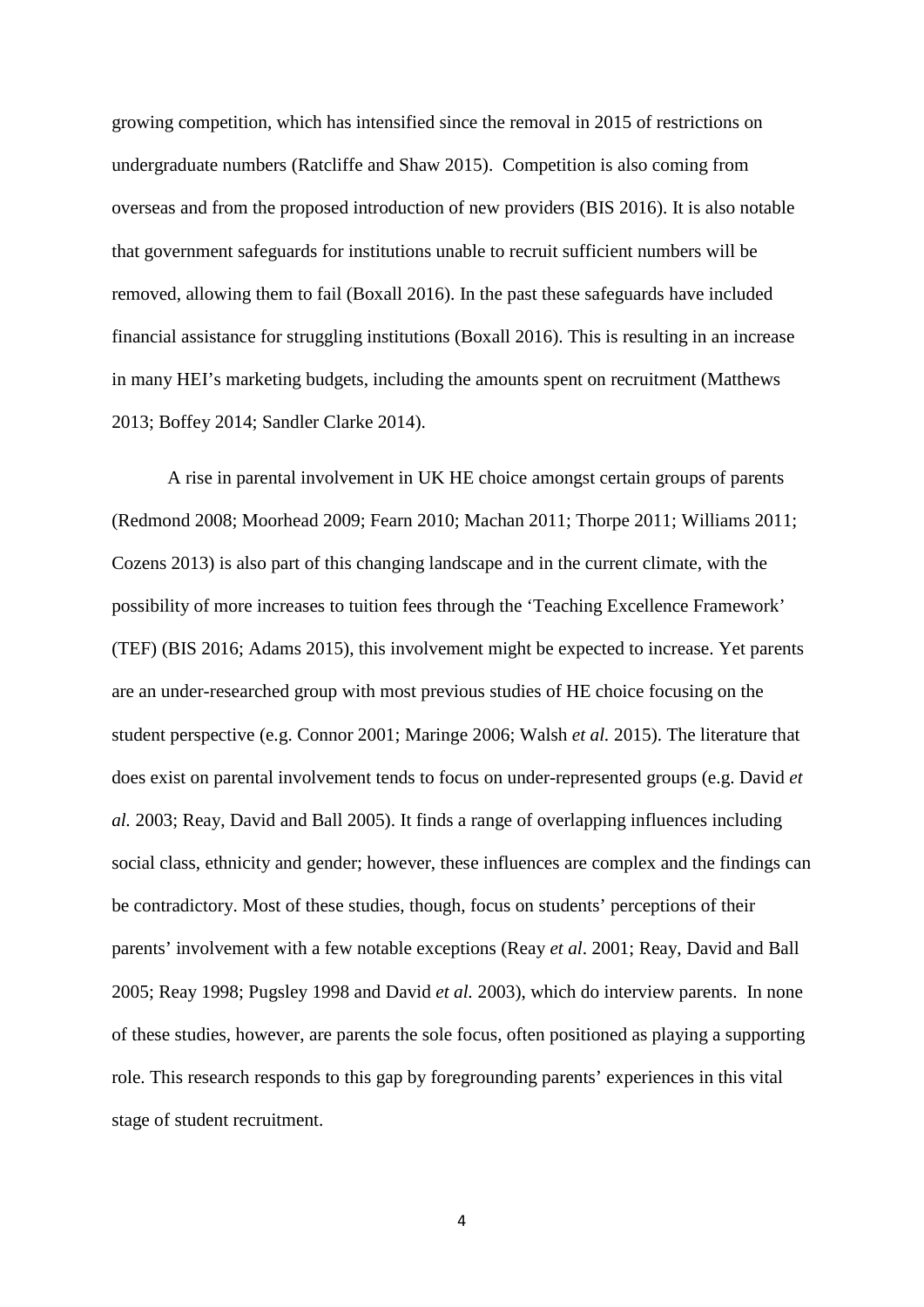Personal choice in education, starting with schools and extending to HE, is increasingly positioned as positive and as being the fairest way to allocate places, with 'responsible parents' making the 'right' educational choices for their children (see Gewirtz, Ball and Bowe 1995, 21 for a critique of this). The notion that there is a 'right' choice to be made can serve to further reinforce an underlying assumption that choices are, or at least should be, purely rational. Coupled with this is the fact that many studies of HE student choice adopt a positivist approach enacted through a quantitative methodology (e.g. Maringe 2006; Callender and Jackson 2008; Bennett and Ali-Choudhury 2009), which often assumes that a logical, cognitive process is followed, with alternatives carefully compared. This study purposefully responds to this by taking an interpretivist, phenomenological view focusing on how parents experience and make sense of this choice process. In doing so, it sees choice as deeply embedded in the context of people's everyday lives and in certain circumstances as a shared, rather than purely individual, experience.

#### **Choice and decision-making literature**

The underpinning theoretical perspective of this paper is marketing and in particular consumer behaviour. However, given the established literature in the area of educational research, it also draws briefly from educational sociology, which offers a broad understanding of parents' behaviour in this context.

 Whilst it is recognised that there have been moves away from seeing choice as purely rational with the aim of maximising utility (e.g. Meyer and Kahn 1991) and many criticisms of this approach (e.g. Olshavsky and Granbois 1979; Shiv and Fedorikhin 1999); models of choice and decision-making persist in marketing (Kotler *et al.,* 2012) and in HE (Moogan*,*  Baron and Harris 1999; Moogan and Baron 2003; Vrontis, Thrassou and Melanthiou 2007; Simões and Soares 2010). Equally, the dominance of these models further reinforces the idea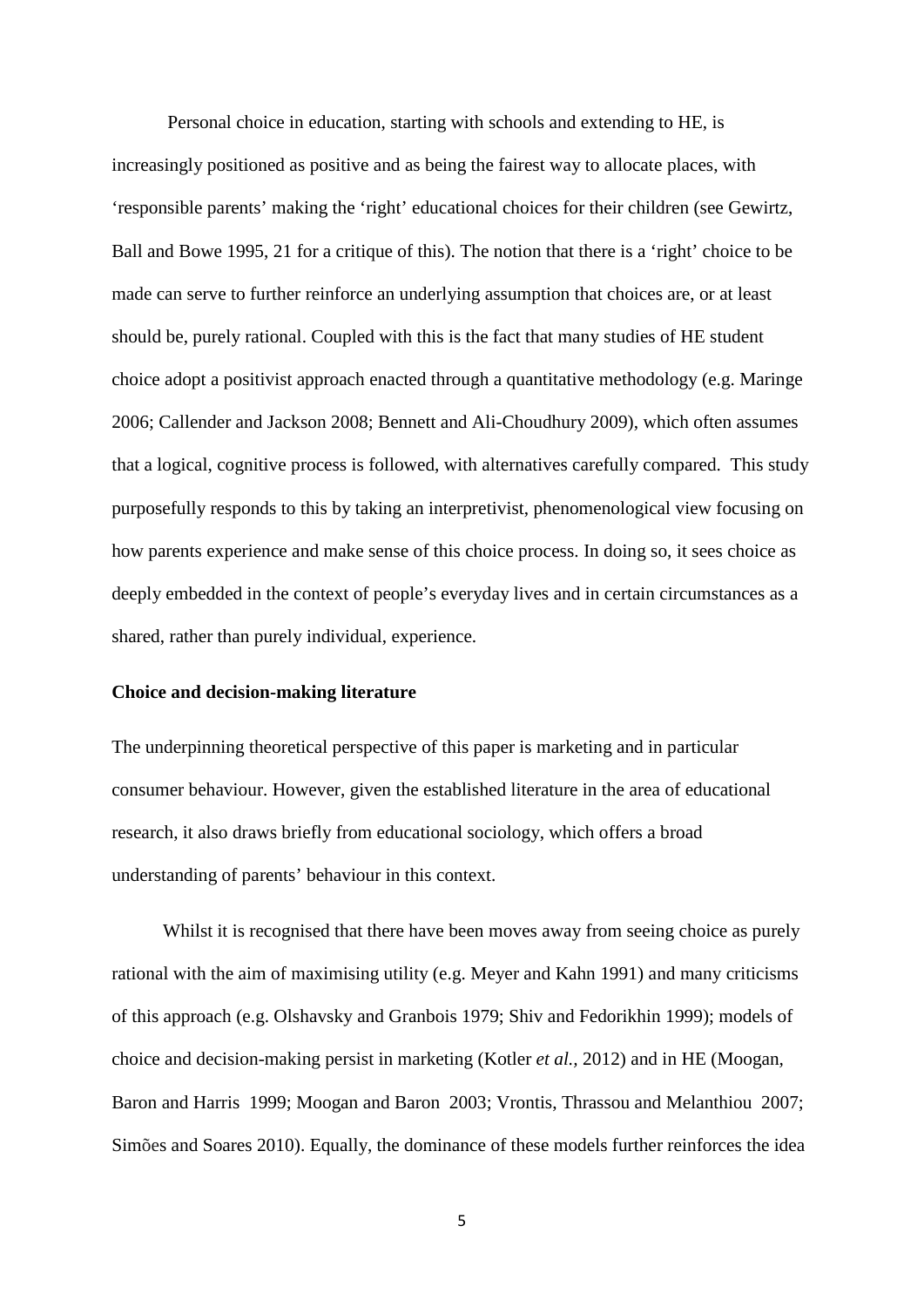that choice is rational, decontextualised and can be predicted. This is despite acknowledgement of the need to consider the emotional (Holbrook and Hirschman 1982; Hamilton and Catterall 2006), social and contextual aspects of choice (Gewirtz, Ball and Bowe 1995; Allen 2002). This paper seeks to challenge the dominant orthodoxy relating to how choices are made within both marketing and much HE literature and in doing so to move away from decision-making models and the associated terminology, to focus on the context and meaning of choice. An often neglected aspect of this context is relationships and how choices are made for and with other people. This focus is in contrast to the literature which mainly views choices as individual (Nørgaard *et al.* 2007).

HEIs are attempting to become more marketing oriented (Hesketh and Knight 1999) (including trying to recruit marketing professionals from outside the sector (Annandale 2013; Haggerty 2013)) and are adopting commercial marketing practices (Matthews 2013; Boffey 2014; Leech 2014). They may be doing this at times unquestioningly and without considering the issues that might arise in following commercial logic and marketing choice theories, and applying them to this particular context. In doing so, they may also be in danger of overlooking the complexities of what is a shared experience at a crucial time in a core relationship and instead to make assumptions about this process. These might include that more information will result in 'better' choices as the White Paper assumes (BIS 2016); that these choices can be modelled and even predicted based on assumed rational behaviour and that parents' involvement leads to a more rigorous process (Haywood 2014).

### *Joint and family decision-making, including in HE*

Much of the literature on joint and family decision-making is dated and mainly quantitative (e.g. Sheth 1974; Spiro 1983); often relating to purchases for a child, for the whole family, or to spousal decision-making. Joint decision-making is an area which is under-researched; this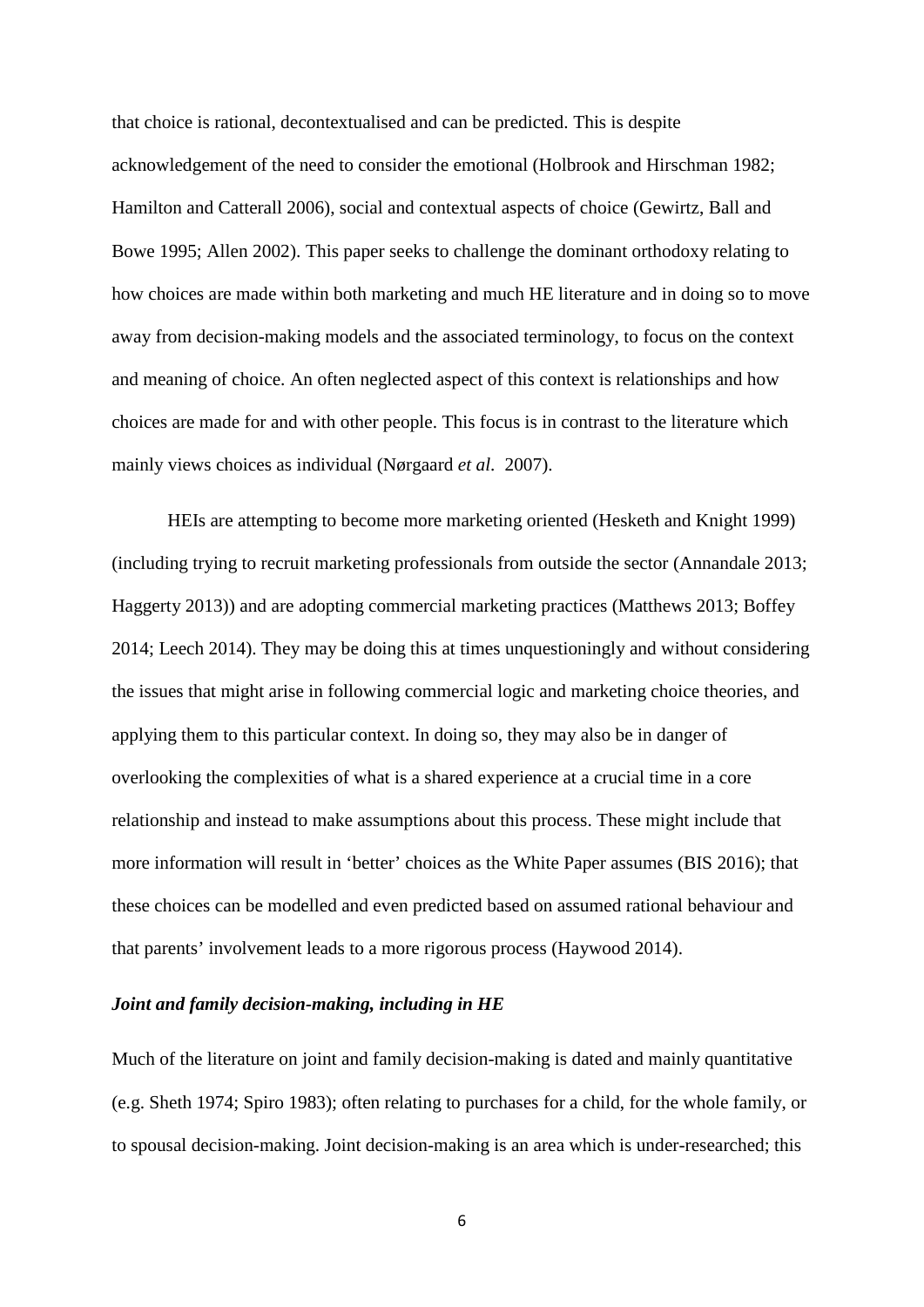is because more recent views of choice focus on the idea of personal choice which reflects a privileging of individual choice, often linked to identity construction (Elliott 1998; Gabriel and Lang 2006). Whilst there are some more recent qualitative studies on family and joint decision-making, (e.g. Thomson, Laing and McKee 2007; Hamilton and Catterall 2006; Nørgaard *et al*. 2007) which mainly focus on influence and conflict avoidance; most research in this area is still quantitative (Ekstrom 2007). Some of the relevant findings relating to joint decision-making include that it is acknowledged to be more complex and time consuming than an individual process (Sheth 1974). There are of course some parallels with organisational buyer behaviour such as the idea of the 'Decision-making Unit' and of different roles being adopted. However, differences include the desire for 'harmony' (Davis 1976) and 'co-operation' (Hamilton and Catterall 2008) which can lead to expertise being sacrificed (Davis 1976) to keep the peace and to a more accommodative rather than problemsolving approach being taken (ibid.; Spiro 1983). Conflict avoidance heuristics are also adopted, such as task specialisation (Park 1982; Hamilton 2009). As early as 1982, Park found that family decision-making was not rational, being more akin to a 'muddling-through' process (p.152) (also Nørgaard and Brunsø 2011). However, despite this, there has been little research since into this process and crucially how it is experienced and there remains a need for more research in this area (Hamilton 2009). This paper aims, in part, to fill this gap.

With regard to HE choice and the parties involved in this joint decision, much of the existing literature focuses on the students themselves and on the information sources and choice attributes they use (Briggs 2006; Simões and Soares 2010; Walsh *et al.* 2015). This focus feeds from, and then into, a dominant perspective that this is a rational process. Some findings include that the process can be difficult and students can become overwhelmed by the large number of apparently similar courses and HEIs (Moogan*,* Baron and Harris 1999). Studies note a difference in choice criteria between parent and child (e.g. Broekemier and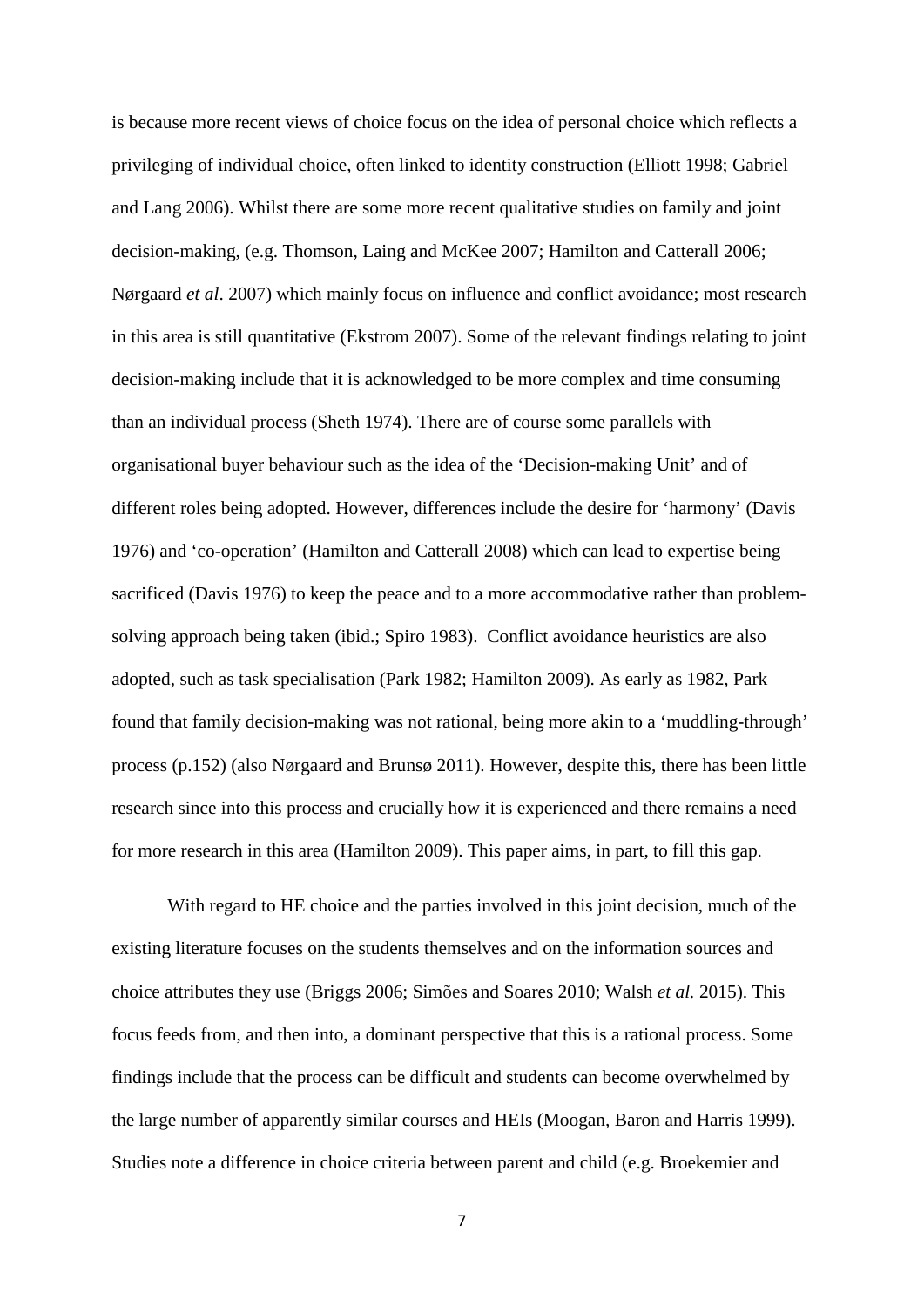Seshadri 2000; Reay, David and Ball 2005) and whilst parents are seen as an important source of information (Carbrera and La Nasa 2000; Brooks 2004), they are not always felt by students to be the most useful (Brooks 2002; Reay, David and Ball 2005). Thus, we need to better understand parents' role and their experiences in order to explore this apparent contradiction.

# **Method**

The aim of the study was to explore parents' experiences of their child's HE choice process. More specifically, given the marketing literature in this area, to better appreciate if and how they made sense of these experiences as consumers. In-depth, unstructured phenomenological interviews were conducted to collect the data. These allowed participants to recount their experiences in their own way and to focus on areas of importance to them, rather than of importance to the researcher (Silverman 1998). After an initial open question, participants directed the course of the interview, which aimed to be conversational in style, with interjections only to clarify meaning, or to encourage participants to elaborate on something (Thompson, Locander and Pollio 1989). These interviews captured first person accounts of participants' experiences and the meanings that they attribute to them and in this way offer a fresh perspective, by including the contextual, relational and emotional aspects of this choice process. Interviews took place with 16 parents which generated 27 hours of data. Participants were mainly recruited from a local co-educational comprehensive school on the south coast of England (and also via 'friends of friends'). Vitally, all participants had direct experience of the phenomenon being investigated (Patton 2002; Creswell 1998). They were all parents of year 13 pupils who were in the process of making their HE choices; having narrowed down their initial options to confirm a first and insurance choice, pupils were now completing their school studies.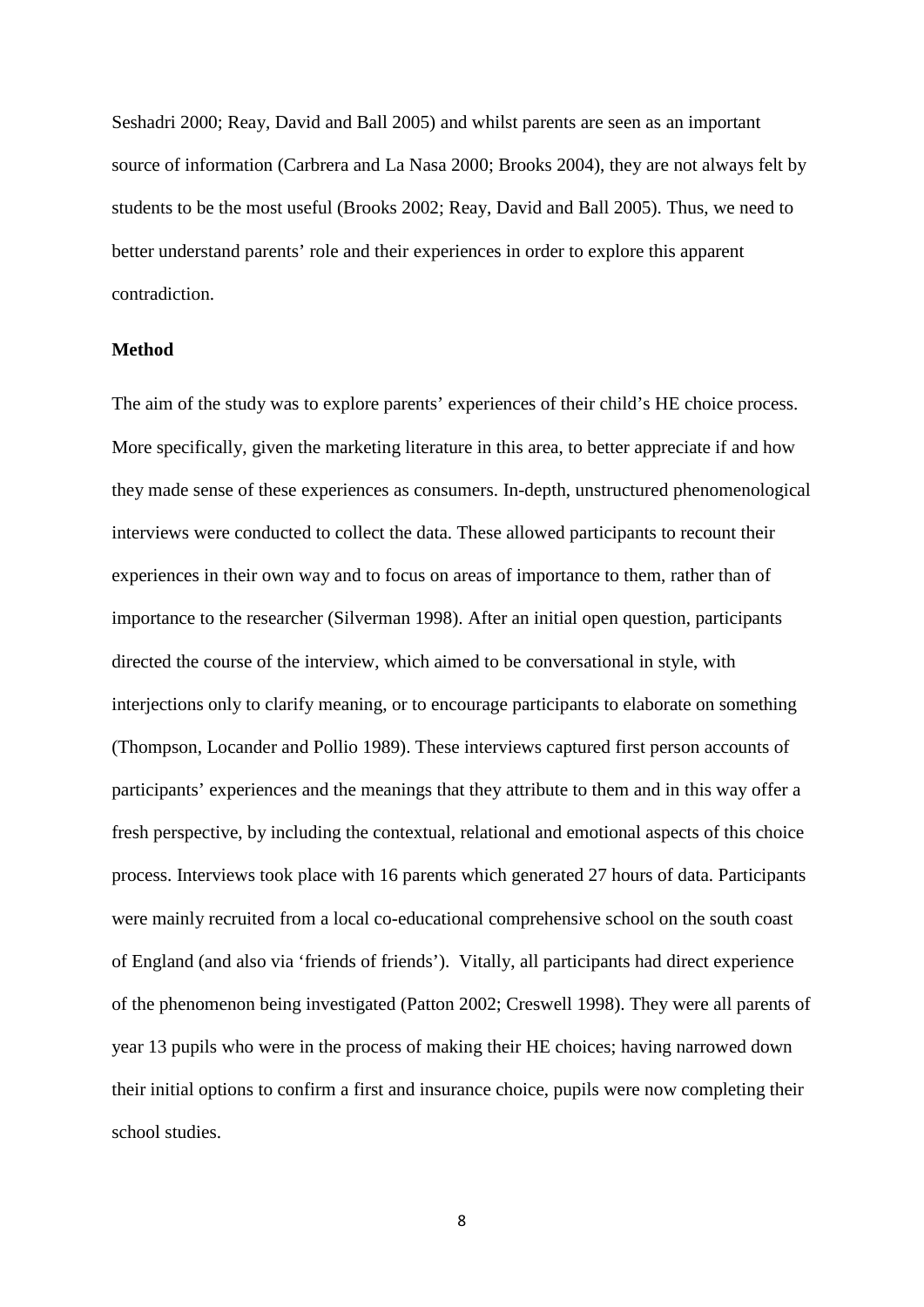This was a purposive, convenience sample relying on volunteers and it transpired that they were all white and all female except one. Given the location of the school and the nature of the interviewer's friends it must be acknowledged that the sample was predominantly 'middle class'; noting Brooks' (2003; 2004) discussion on how broad this group can be, as many participants had not been to university themselves. The predominance of mothers also derives from the nature of the recruitment process. 'Friends of friends' tended to be other women and for those recruited via the school, whilst there was no attempt to encourage one or other parent to participate, it was mainly women who were prepared to make the time available for these lengthy interviews. Thus, this sample of volunteers has resulted in participants with these particular characteristics, rather than them necessarily being more involved in the choice process. Whilst the gender and class skew in this study has implications for the generalisability of the findings and discussion, this is not the aim of interpretive phenomenology (van Manen 1990) and two important points should be noted here. Firstly, the aim of this study was to explore parents' experiences, with a focus on them as parents and on the parent/child relationship, not to make assertions or comparisons using criteria such as class or gender. Secondly, we were most interested in volunteers' 'discursive practices' (Holstein and Gubrium 2005) - the way in which these individuals account for their lives as a coalescing of their sense of individual agency within a specific cultural context. Our entry point into their world is through them recounting their experiences at a liminal time in their relationship with their child, as they engaged in the process of making choices with and for a close family member. Such an approach is consistent with the notion of culturally situated individuals that has been long established in many philosophical and research traditions (see, for example, Gadamer 2006). Crucially, such a stance allowed us to stay close to the phenomenon being investigated (Dahlberg, Drew and Nystrom 2001), in this case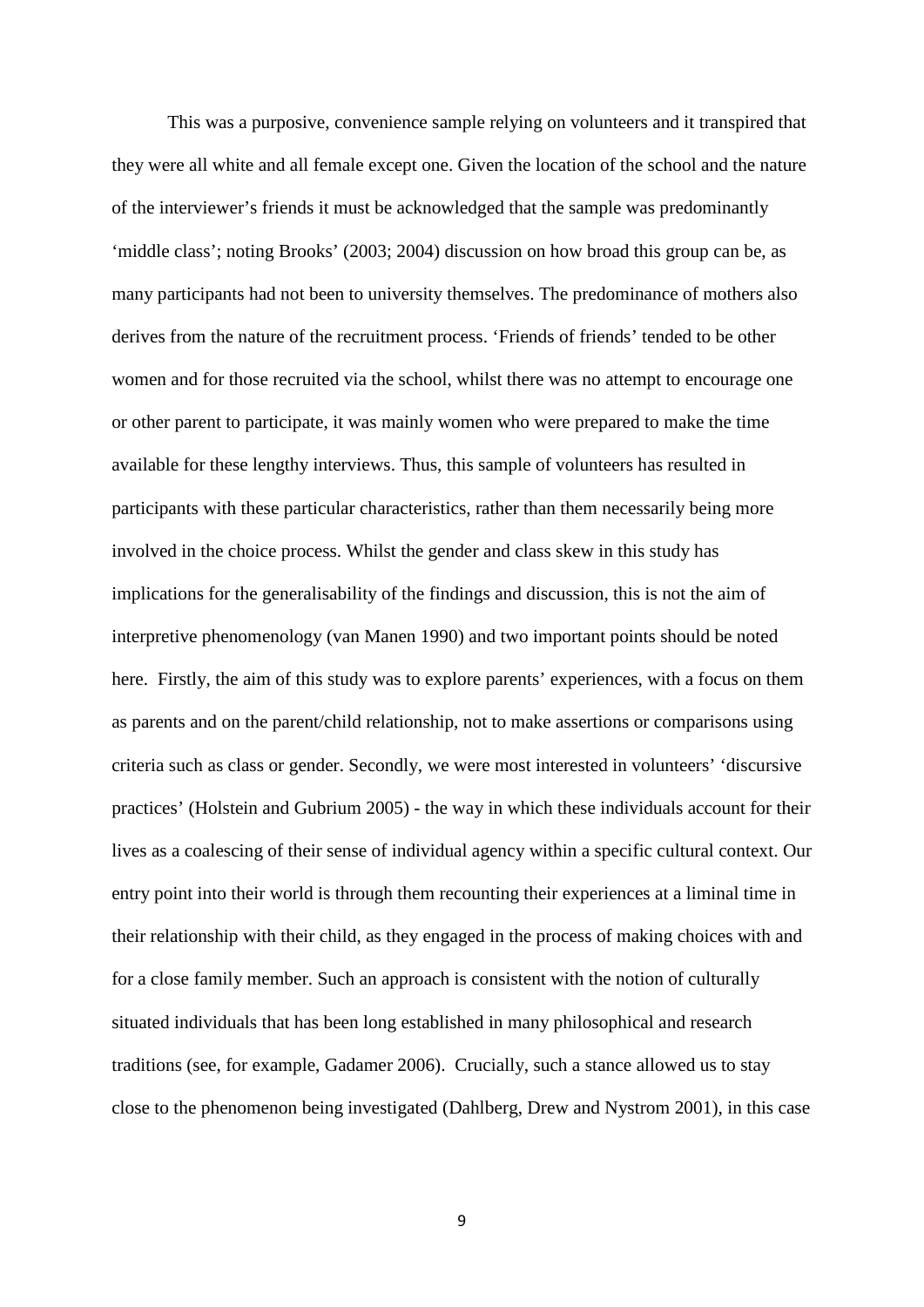parents' experiences of going through this specific choice process and of what it means to them.

Data analysis followed Thompson, Locander and Pollio's two-stage process (1989; 1990) for interpreting phenomenological interviews. Firstly, detailed readings of each transcript were undertaken to produce an idiographic analysis of each narrative to get a sense of each participant's 'life-world.' Verbatim quotes and sections of interest were examined carefully and related back to the whole interview, so that they were not taken out of context ('part to whole' hermeneutic analysis, Thompson, Locander and Pollio 1989). Once this was completed, the second stage consisted of looking for patterns across interviews, what Thompson, Locander and Pollio (1989; 1990) term 'global themes'; focusing on the experiences which were most salient to the study's aim. Care was taken to ensure that these themes were supported by evidence in the transcripts. The themes are now discussed.

#### **Findings and Discussion**

In the HE choice process we posit that it is the close family relationships, specifically here between parent and the child intending to go to university, that foreground all of the parents' experiences. The meta-theme of putting significant effort into relationships, and particularly into 'relationship maintenance', dominates the meanings afforded to the parent's experience of their child's higher education choice process. This relationship maintenance was experienced in two main and overlapping ways: through conflict avoidance and through teamwork.

# *Parenting as relationship maintenance*

Prevalent and prominent for all participants was that this choice-making process was experienced as part of parents' on-going efforts to maintain a positive and productive relationship at a critical juncture - critical because parents are keenly aware of the fact that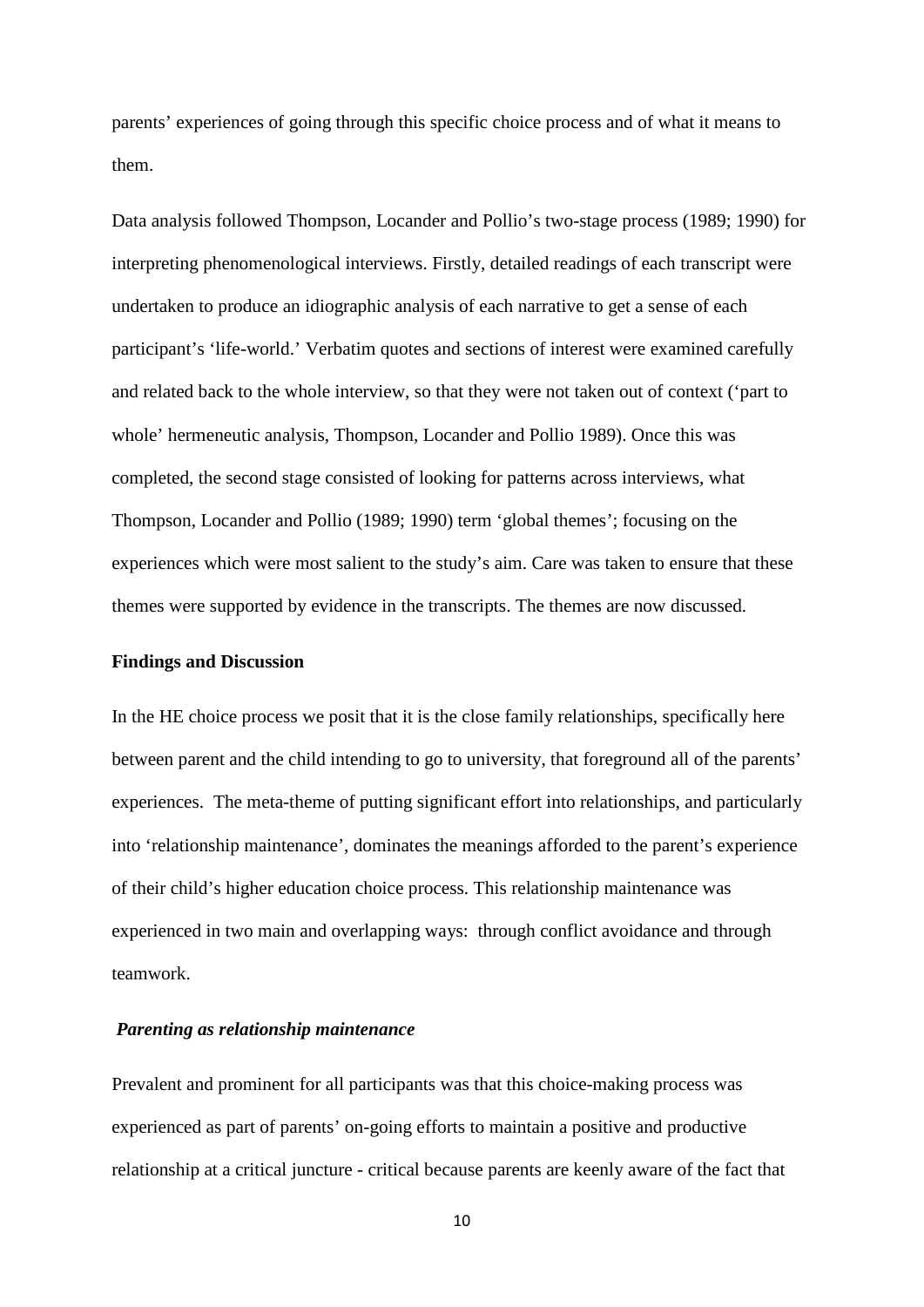their child will soon be leaving home. Thus, the various processes undertaken to reach decisions and the ways in which they engaged with choices, need to be seen as part of this broader phase of parenting. All of the themes discussed here in effect derive from this.

These experiences are partly about acknowledging and renegotiating this changing relationship, about a sense of 'letting go' and about facilitating the child's independence: '*It's a moment when you have to step back from them, and they are starting their adult life'* (Rachel). Lizzie echoes this saying that she has been finding it hard to both handle her son and the process and to get the balance right; the balance being '*of gently encouraging and standing back and saying, look, it's up to you, you know it's your choice.*' For some parents this made the experiences stressful.

Chloe illustrates this stress and discomfort as she explains how negotiations change as the child grows up:

It's also quite difficult to judge as a parent because obviously they're growing up as well and one minute an offer of help may be greeted with open arms, and another what you think is a similar offer of help might be treated with your head being bitten off and 'how dare you nag me about this, mum'.

This is also an example of what parents see as inconsistency in adolescent behaviour; they felt uncomfortable at times due to the different ways their comments and offers of help were received. This apparent inconsistency, caused in part by the child's growing independence, adds to this tension and the feelings of uncertainty some parents felt regarding how best to engage with him or her, and about their changing role and future relationship. Rachel tries to encourage her child's independence through what she describes as '"*adult training"'* which she explains like this: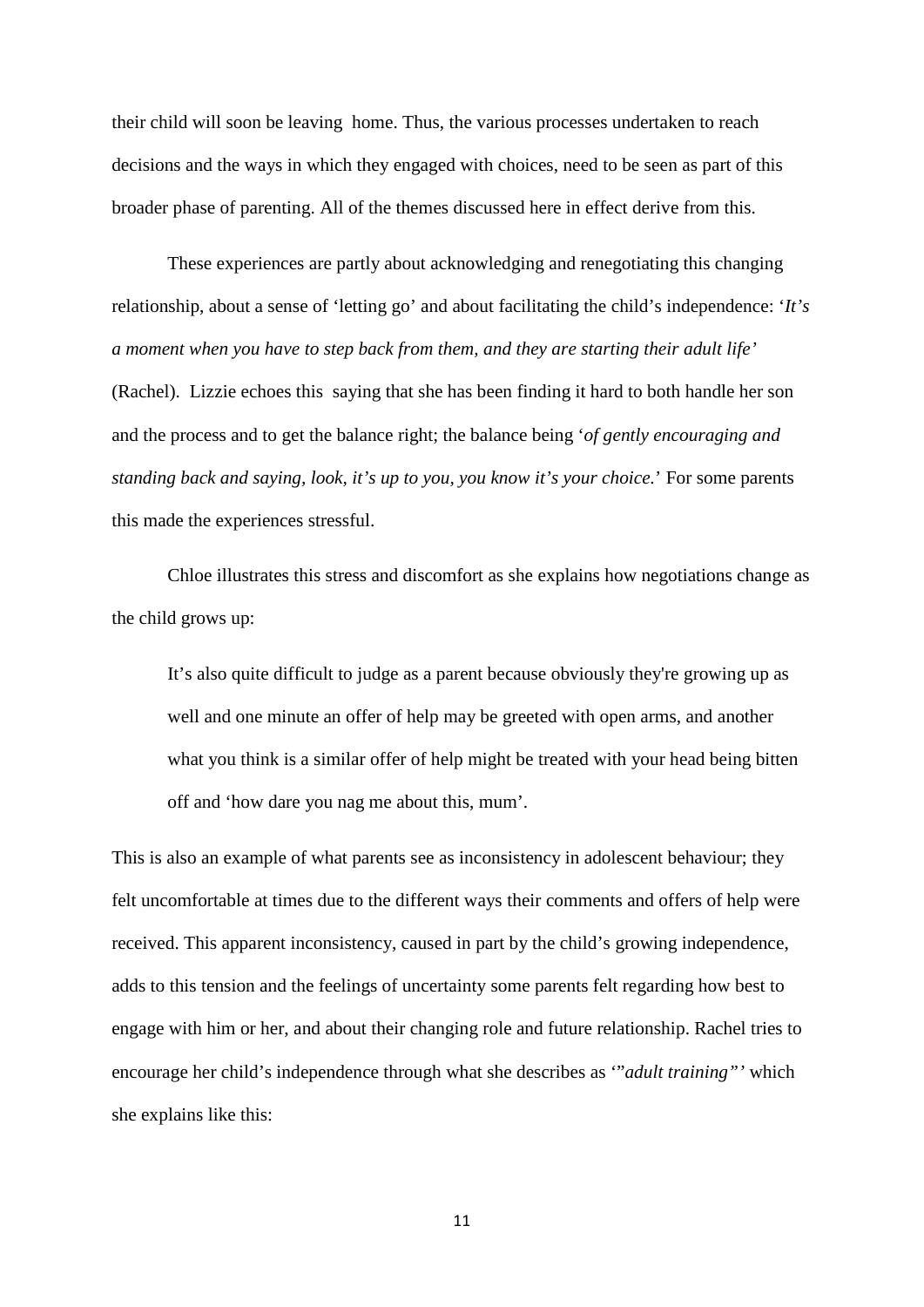...and we try and do it as much as we can to make her do as much and she quite often says, no, I don't want to do that…and we say, well what are you going to do when we're not about to do it for you? You know things like ringing up and making an appointment [themselves].

Chloe describes going through the process as '*a growing up experience for me*' and says that *'But I've sort of had to get it into my head he is 18. If he stuffs this up it's him stuffing it up not me…'* However, she then tells a story which illustrates how she cannot actually let him '*stuff it up*', as she gets involved and sorts out a potential problem for him. This is an example of the difficulties some parents had and tensions they experienced in terms of trying to 'let go' and relinquish some control. On one hand they wanted to stand back from their child and encourage his or her independence, but on the other hand they still wanted some involvement and to be consulted. Young *et al.'s* (2001) study supports this idea of parents of adolescents still wanting to be listened to and of the importance of communication in maintaining relationships at times of transition.

This transition in their role as parent with which they are in the process of coming to terms, underlies all these experiences. It derives from the child growing up, which impacts this core relationship, thus producing this transition in role. This means that parents have to adapt the ways that they relate to their child and respond to his or her moods and changing, sometimes inconsistent, behaviour. At times they are uncertain about how best to do this. They have to work hard to try to maintain a positive relationship and to avoid or minimise conflict. This transition creates tensions, as illustrated, in that parents still want to be involved and want the best for their child, but they also recognise the need to encourage their child's independence. The next sections illustrate some of the strategies they adopt and the approaches they try out to attempt to persuasively maintain communications and to keep the peace with this more grown up 'child'.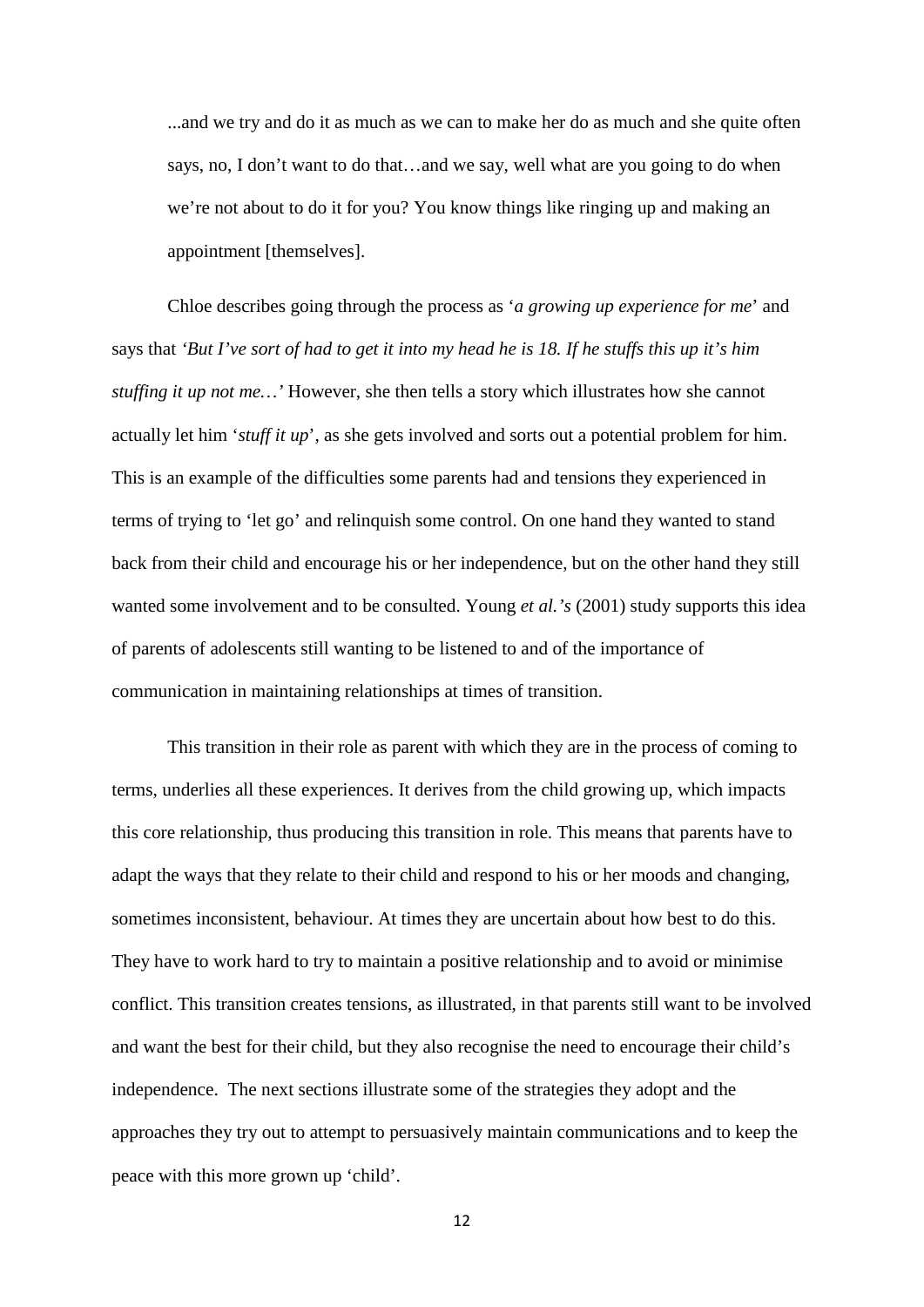The choice process for HE is different to other choices the parent will have made with (and for) their child, including those in which the parent will have played a much bigger role. This is because this choice is about the next stage in the child's life and this is a choice in which the child needs to play a significant part, and which has consequences for them both and for their relationship. The process is thus dominated by a desire to maintain and prioritise the relationship and the need to deal with its changing nature impacts and underlies the experiences that are now discussed.

#### *Relationship maintenance through conflict avoidance*

Parents described going to considerable lengths to avoid disagreements and conflict, as a way of trying to maintain a good relationship with their child during this extended choice process. Conflict avoidance includes minimizing expressions of disagreement and is illustrated by participants holding back and not saying what they thought about a course or HEI for example:

But, you know, I just have to keep quiet a lot of the time because if I say too much she's one of these, you know, you say black and it'll be white. So I have to keep my mouth shut a bit. (Jackie).

Alison also holds back on her opinions to avoid future blame: *'Well I've always tried not to say, 'well, if I was you', because I'm not the one who's doing it*…' Participants experienced this at times as treading carefully, being guarded and standing back.

Conflict avoidance could be experienced in a number of ways, but two primary ways from the findings are the use of persuasion and compromise:

*- Conflict avoidance through persuasion.* This is about some parents having to try to encourage or coerce a sometimes reluctant teenager to engage with the HE choice process. As this was something which was at times more important to the parent than the child, parents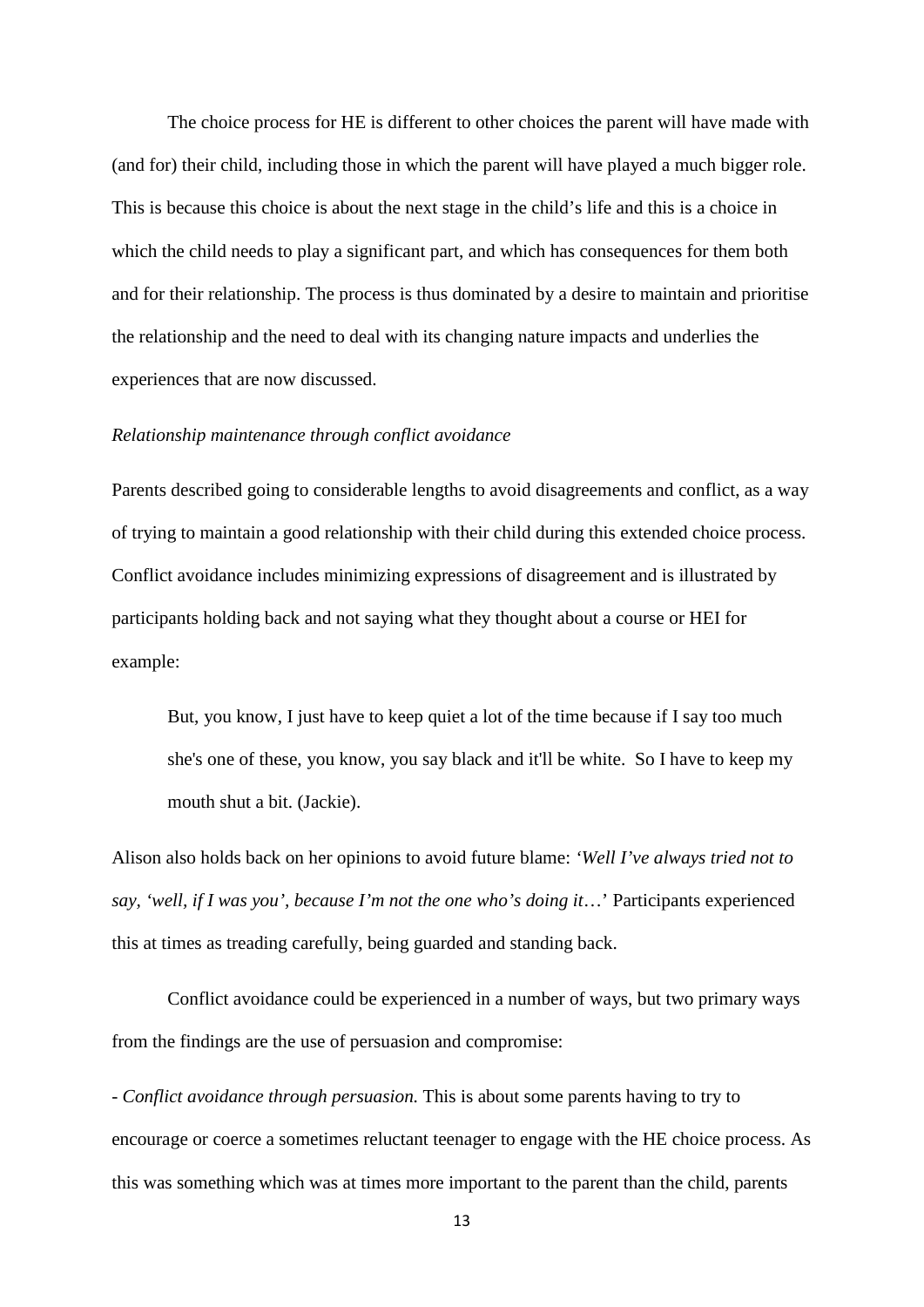needed to be as persuasive as possible. It is about how parents approached discussions with their child and this section details the types of persuasion they used in order to try to maintain this changing relationship. This was persuasion with the particular purpose of conflict avoidance. It was experienced through using their knowledge of their child to not only choose the right moment for a discussion, but also to know when to withdraw completely: '*Once B's made up her mind about something it's really difficult to change her..*.' Natalie explains and later she describes her daughter as '*she's not a child you can tell her what needs and has to be done*.' Persuasion was about parents trying to have some involvement in the process and to express their views, but at the same time doing this carefully and thus more persuasively. It was also about parents being cautious not just with what they said, but also when they said it, including taking advantage of when the child was in a good mood, '*he's got to be in the right frame of mind to want to chat to me*' (Sarah), or when an opportunity presented itself, such as being in a car with them:

Yes, sort of quietly we've been…my husband was saying to me, well has she made up her mind yet, you know, and I said, well, I keep trying to ask, you know.....we'd be driving to school or something and I'd be saying, well, obviously you've only got a couple of weeks, you know, have you sort of, ...have you made your choices you know. And I'm sort of trying to eke out of her what she's deciding and, you know it has been hard..." (Mary).

Alternatively, they took advantage of a visitor's presence. Sarah deliberately invites a friend round when she wants to discuss things with her son, but does not want to risk upsetting him: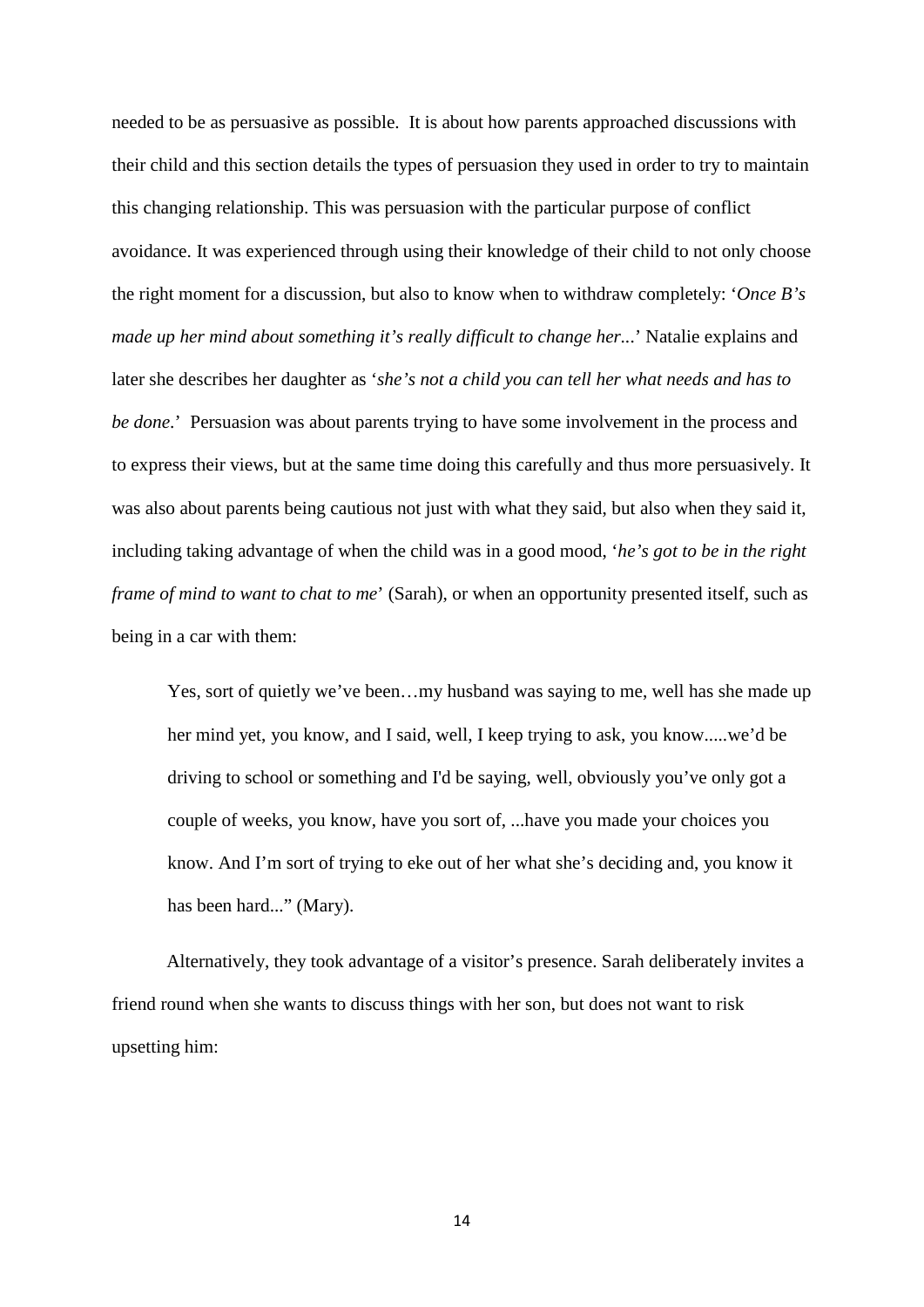$\dots$ I would go to her and say I don't know, you know, J – you know, we're not really talking here. I need to know and she would say, 'well, what about this, J, and what about that, J' and draw him out…a bit more than I could…

Later she says *'...L [friend] will say it and say what I want to say but because it doesn't come from me I'm happier'*. So this is an example of someone deferring to a friend who is less emotionally involved and using her to get answers to questions that she feels she cannot ask herself, for fear of causing an argument. This strategy is echoed in the HE literature by Reay, David and Ball (2005) who detail one participant bringing in a family friend to counsel her daughter who is resistant to her mother's advice.

Participants were also careful to avoid nagging, with its negative connotations, and in order to better reflect the child's growing independence and the beginning of this new relationship, they tried to come up with other approaches to attempt to persuasively talk to their child. However, despite these efforts, some of them acknowledged that they were either nagging, or that this was how it was being perceived: '*I'm recognising that this is just turning into what's sounding like nagging to you …*' (Lizzie). Lizzie also explains how she attempts to cajole her son into at least visiting some of the HEIs under consideration*:*

'Right. Well I'm not sure'. 'Okay, you're not sure. So would it be a good idea to go just to take a look and then your options are open? If you don't even do this that's fine but you know what you're choosing about. Would that be a good idea?' 'Yes, all right then'. So it's been kind of like that.

Her very persuasive language and tone here seem more suited to a much younger child; she is working hard to be positive and calm and to avoid upsetting him.

The heavy use of persuasion employed to start, frame and maintain discussions could be for several reasons. One is that the child is now older and therefore parents can no longer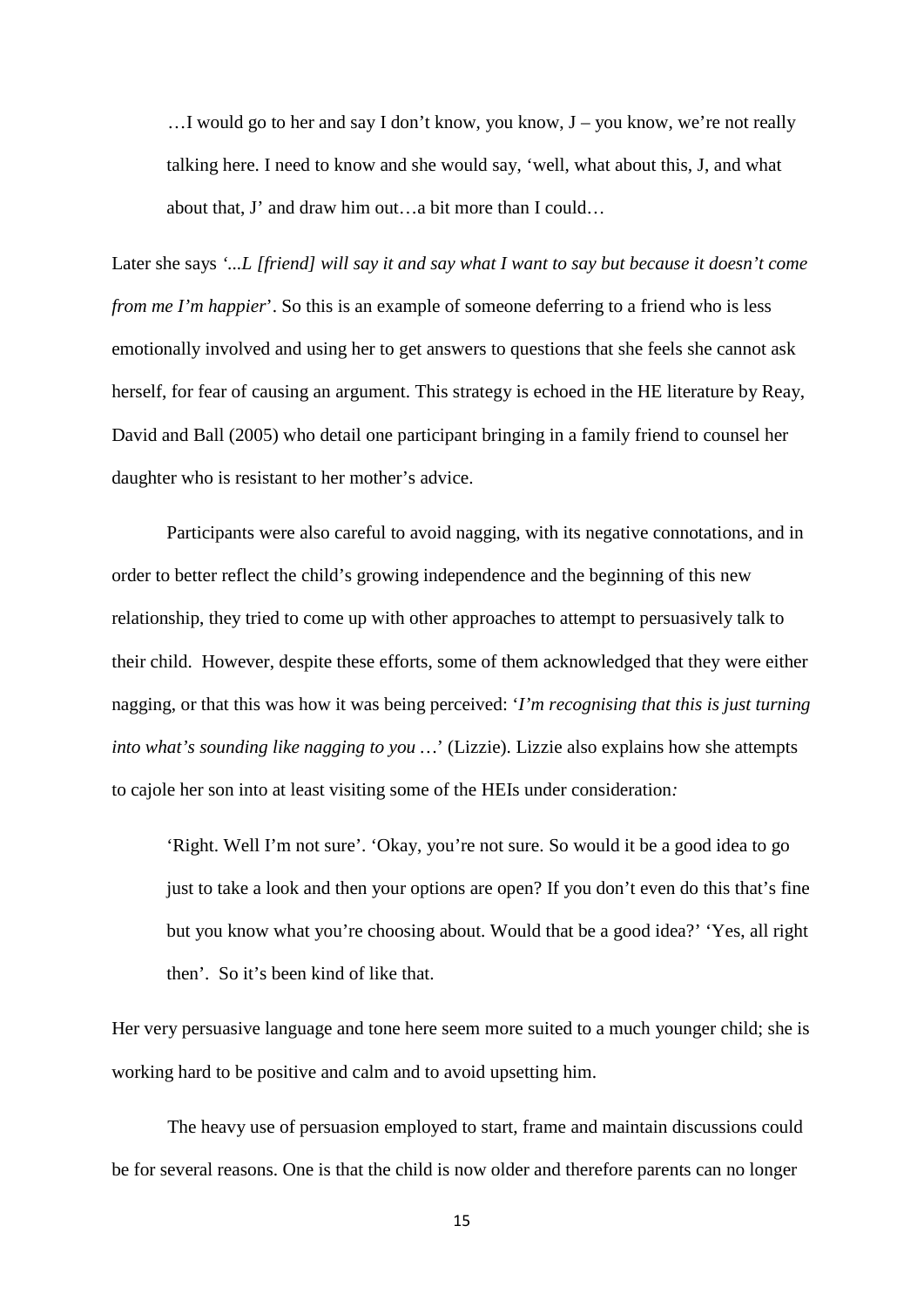insist that he or she listens or obeys them, another is that this is a decision with which the child needs to be happy. It also reflects the fact that parents are uncertain and tense as this relationship is changing and their role is in transition. They recognise that previous ways of engaging with their child may no longer be effective and that they need to try new ones. Parents are trying to get their child to listen to their views and accept their advice, and they are using persuasion in the hope of avoiding confrontation and conflict. This echoes the literature, as persuasion is one of Sheth's (1974) strategies for conflict avoidance.

*Conflict avoidance through compromise.* This relates to getting the best result you can from a situation. Parents sometimes had to compromise in order to avoid conflict with their child and to maintain this relationship. If they did not succeed with their attempts at being persuasive, compromise was needed; so compromise often followed attempts at persuasion. However, the relationship between these two concepts was more complex than this, as parents could also find themselves needing to be persuasive whilst discussing possible compromises.

There were two main types of compromise*.* One was when parents decided which of the decisions mattered to them and which could be left to the child and thus that they were prepared to compromise over. The second type arose for some parents, when they had to compromise over decisions that did matter to them and in which they would have liked some involvement.

Nørgaard and Brunsø's (2011, 147) study finds evidence of parents having to 'choose their fights', as well as engaging in 'trade-offs' to avoid conflict. Thus, it supports this first type of compromise, where parents prioritised the decisions that were important to them, and thus that they wanted to be involved in. So that, for some participants initially it was sufficient that their child considered going to university at all, and the details of where and/or what they studied could be left to him or her, even when parents thought that the child was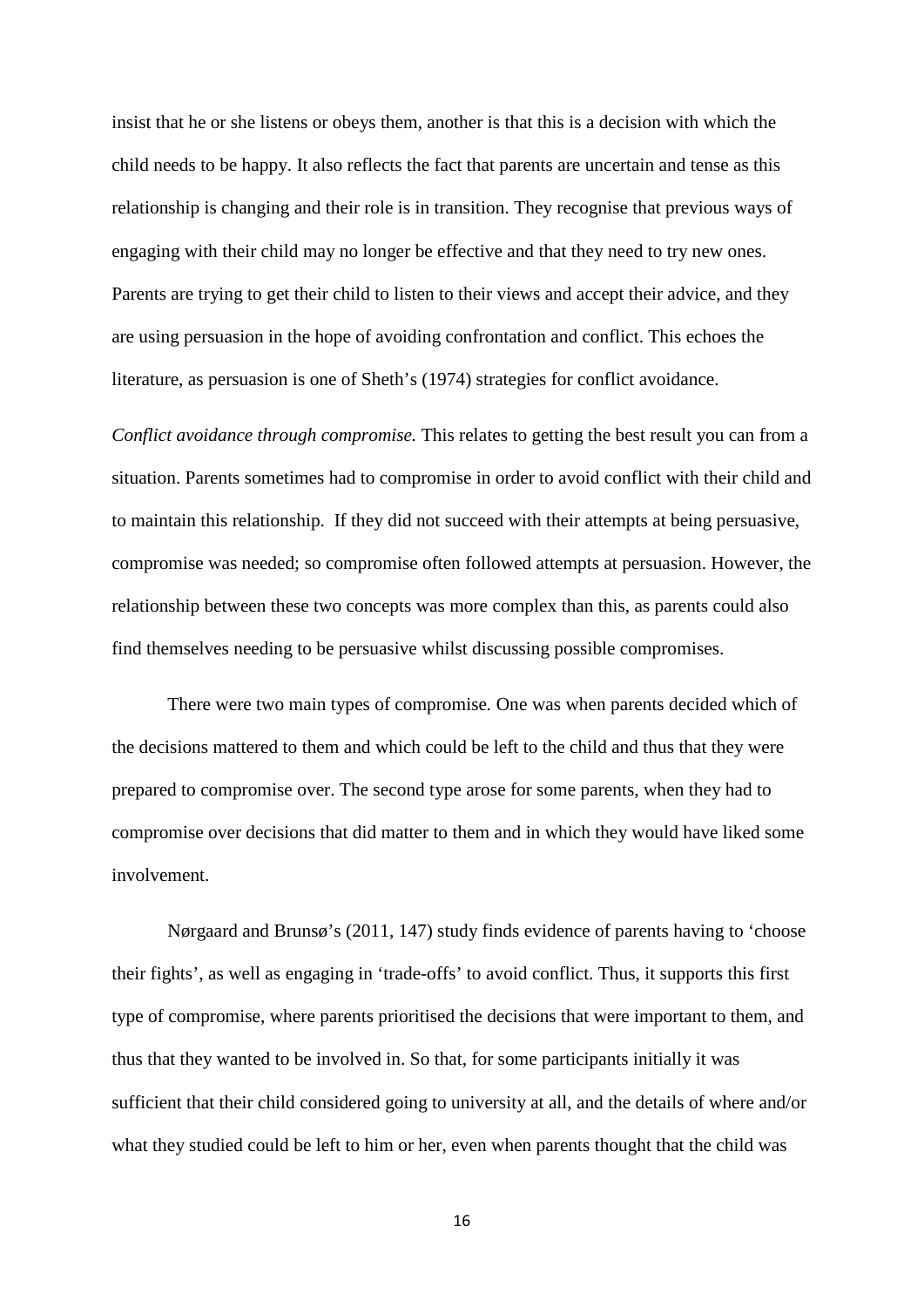making a mistake. For example, Sarah knew that accounting wasn't right for her child, '*not quite him* but did not say anything, as she was just happy that he was at least engaging with the process. Clare felt her son would not cope with a particular course, but did not say it, as he '*needs to come to that conclusion* [himself]'. So again, parents are being careful about what they say. These sorts of compromises reflect the fact that the university choice process is multi-layered, with various choices to make at different stages and parents may decide that some choices matter more to them than others. Maintaining the relationship and avoiding conflict was thus often more important than the details of the choice made. This is a significant finding.

Other parents were involved right up to the final choice, but then once they were sure that all the options under consideration were acceptable, this last choice could be left to the child. Rachel illustrates this saying that her child made the final choice '*as soon as we'd sort of discussed that they were all good medical schools'*. So that her child was making this last choice, but only from a small group of equally good alternatives (termed an 'evoked set' by Zeithaml and Bitner 2003). Lee and Beatty (2002)'s study supports this, as they find that parents often set the parameters of choice, with some options not even being presented to the child, having already been discounted.

The second type of compromise was experienced by some parents when they had been forced to compromise on aspects of the choice that did matter to them and to leave those choices to the child. These were parents who felt that they had not been listened to and had been ignored. For them compromise essentially meant 'giving in' to the child and his or her preferences and ways of working. Hamilton (2009) identifies 'giving in' as one strategy for conflict avoidance. Mary illustrates this well as she expresses some regret at her child's choices and her lack of input into them: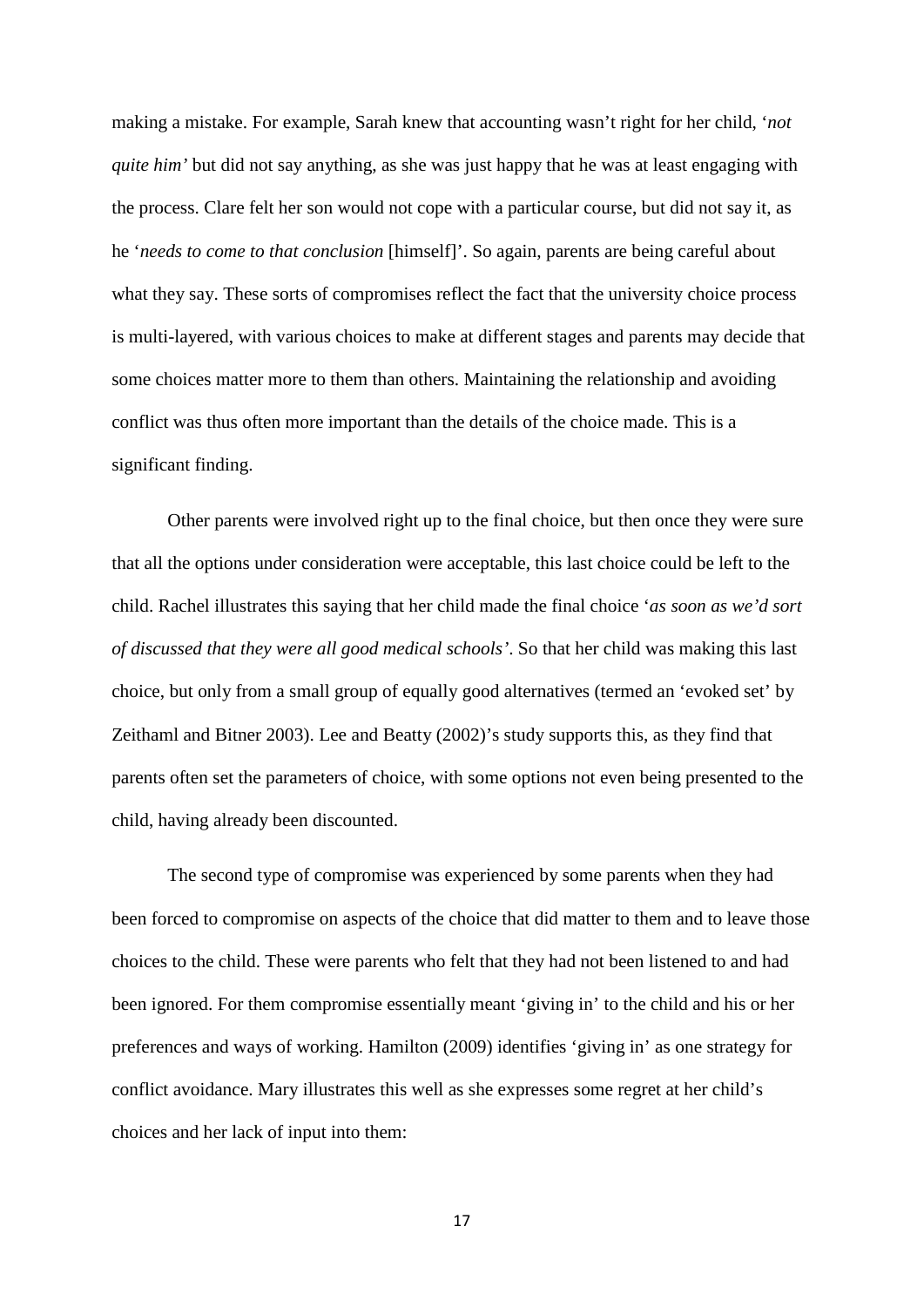So it would have been a safer back-up and I suppose because she isn't very chatty and responsive we've sort of very much left it up to her, and as I say now, I do have a little regret, that I think, well perhaps we should have tried to put our foot down and gone, well, actually that's - …you look at what you're doing here.

But her child was very reluctant to discuss things with her:

"Well, I suppose I quite like to have the opportunity to talk about it, whereas she just doesn't really want to, whereas I would quite happily have a sort of longer chat about something that – As I say, it's almost well you can't say anything sort of twice…She's very, …she has her own sort of thought process and works things through and, you know, will make her own decision. You can only sort of put little bits in there and say well you need to consider x, x, and x and see what she comes up with."

Wendy also laments her lack of involvement, saying *'…he doesn't want me too involved in his decisions, you know, and I've had to take a bit of a step back.'* Later she describes how she feels as '*I sort of like felt a bit redundant I suppose*'. So this again illustrates parents having to come to terms with the changing relationship and with their child growing up. Davis (1976) notes the role of compromise in reaching a joint decision and that in some situations expertise and experience are sacrificed to maintain harmony, which seems to be the case for these participants.

These detailed accounts add to our understanding of how choices are experienced and of the vital role of compromise. This includes the idea of different types of compromise which can take place during an extended choice process and the key point in this context, which is that maintaining a relationship takes precedence over the actual choice made.

#### *Relationship maintenance through teamwork*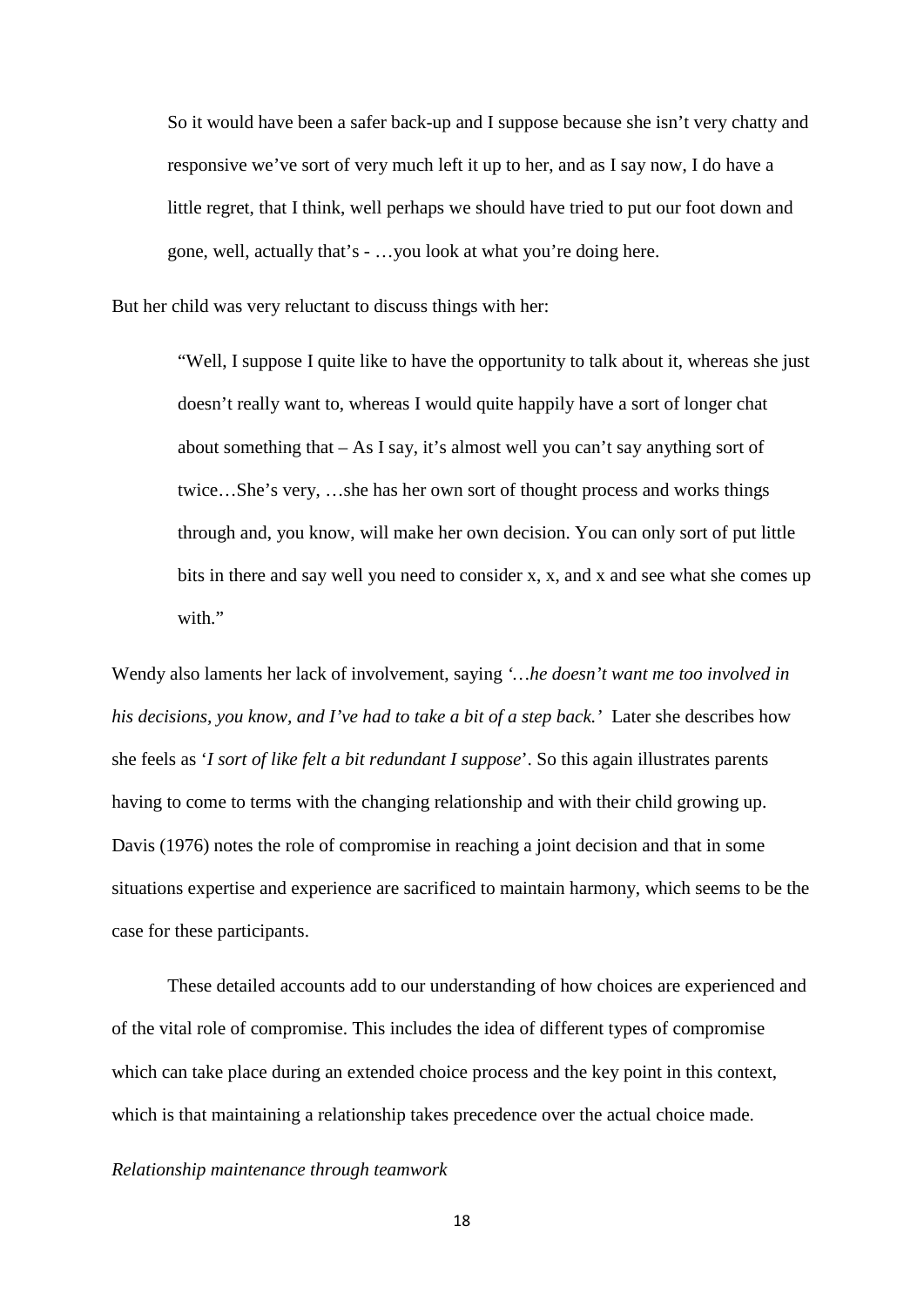Another way that the experiences of choice are shown to be about relationship maintenance is to consider teamwork. Teamwork was experienced in different ways, ranging from some parents who worked harmoniously with their child for the most part, to others who barely worked as a team at all. It was about the differing roles that each played and for many, it was a mixed experience. They worked as a team with varying degrees of success and in different ways at different times, with one or other of them (child or parent) leading it, or putting in most of the effort and these roles could vary and be interchangeable during the long choice process.

One way that teamwork was experienced was through the parent and child focusing on different aspects – thus dividing up what needed to be done. So that parents focused on factors such as safety, accommodation, finance, dropout rates, contact hours and employability, referring to themselves as asking '*parent type'* questions (Jasmine) in these areas; whereas, the child might concentrate on the course or social life, for example. This supports the literature which finds different choice criteria between parent and child (e.g. Broekemier and Seshadri, 2000). Here, this appears to be a deliberate strategy by some parents to gain some control over aspects which were important to them and/or about which they were knowledgeable.For example, Mark talked at length about his involvement in his daughter's accommodation choice and was also involved in overseeing the financial aspects; using his experience and expertise. This of course also helps to maintain the relationship and avoid conflict, as by focusing on different aspects there is less likelihood of disagreement between parties. It echoes Park's (1982) notion of 'task specialisation' (also Hamilton 2009; Haywood and Molesworth 2010; Nørgaard and Brunsø 2011).

It was also interesting that some participants described their experiences as 'teamwork' *('so yes we are a team…'* and later *'…we're operation education'* (Jasmine)), when what they described seemed unlike common ideas of teamwork. It may also be that the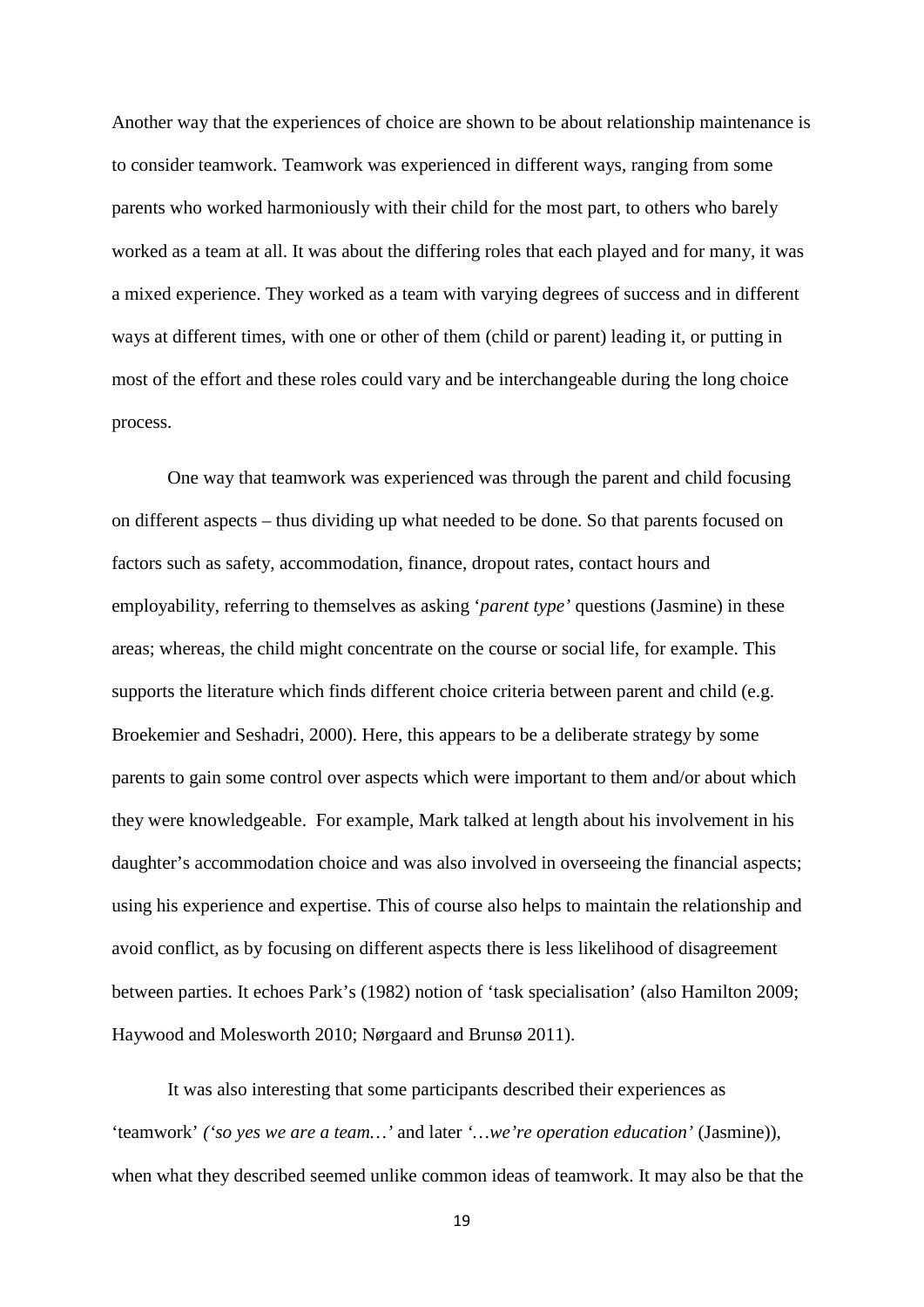child does not see it like this, as he or she may not care about the parent's priorities or involvement. At times it is teamwork, but at other times, it seemed to be more like two people working on a project separately and in parallel (with different aims, agendas and ways of doing things). In some cases, it seemed as if only one party, the parent, actually wants it to be a shared experience, a team effort, and will work hard to try to achieve this, including making efforts to persuade the child to discuss things, and being prepared to compromise. This again illustrates parents coming to terms with a changing relationship. The child may be happy to get on with it on his or her own without any involvement from the parent: '*he said when I've made the choice and when it comes to the deadline, I'll let you know*' is how Tina describes her son and his independent approach to choosing a university. She describes him elsewhere as:

That's just M, he keeps his cards close to his chest, that's the expression I could use for him. He doesn't let on a lot. He's very…quiet and he keeps…his thoughts to himself and everything. He... looked into it, he made his decisions...So he said on the deadline day…I've applied to X as my first choice, Y as the second, so that's it.

So he discusses very little with her. Or alternatively, some children just wanted to forget about it altogether and did not want their parents trying to 'nag' them into getting it done.

Thus, teamwork could be experienced as the differing levels of involvement in the process parent and child had. This is illustrated by parents such as Mary, Wendy or Tina who struggle to get their child to talk to them about it at all, or alternatively by Clare, Lizzie and Sarah who find it hard to get their child to engage with the process, meaning that at times they have to take over and get more involved in it than they would like. Sarah describes how she suggests the idea of going to university to her son in the first place, orders some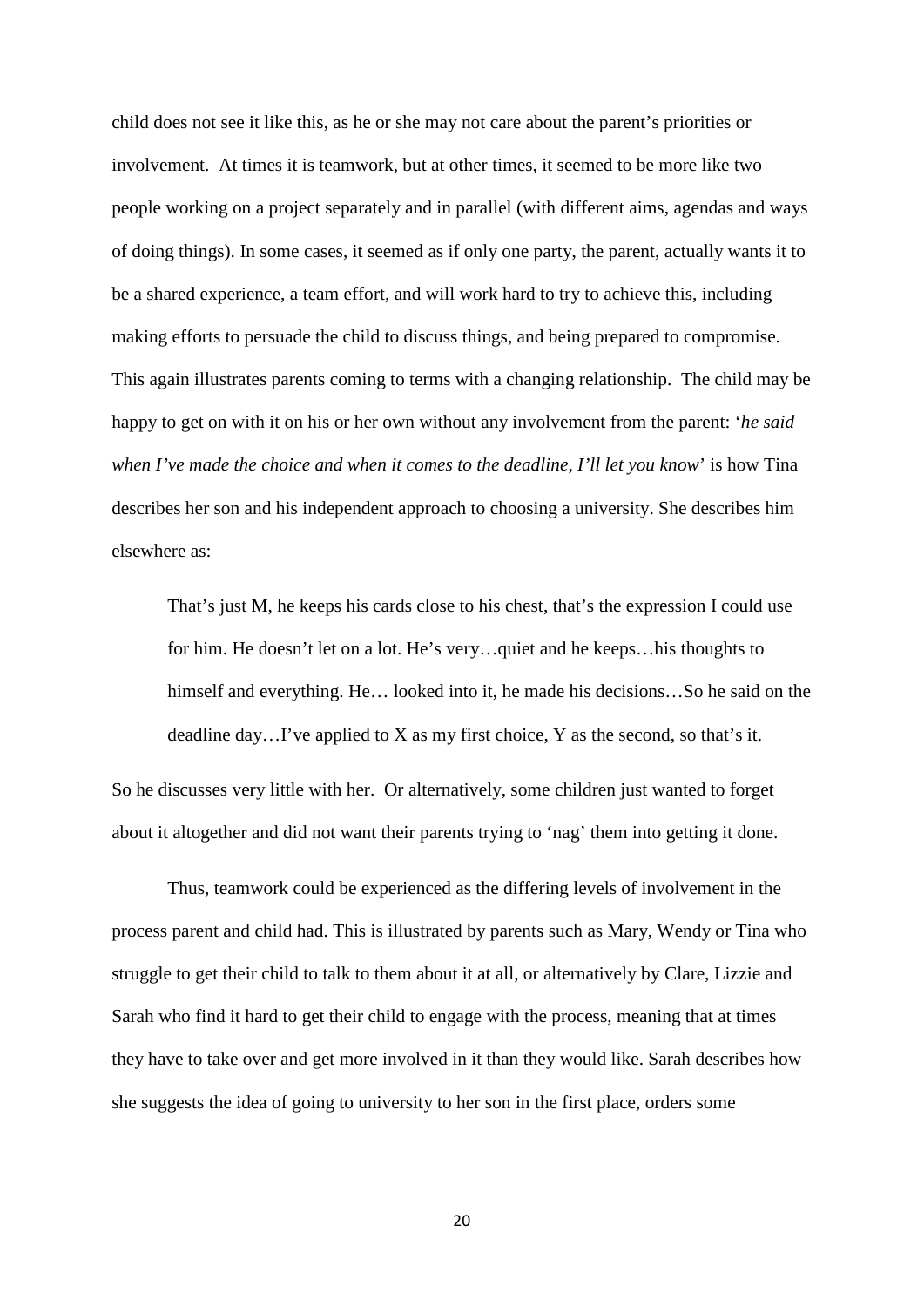prospectuses and books Open Days; although she is keen for him to get involved, or as she puts it, to '*own*' it:

Oh no he hadn't owned it by then. When we were looking through the prospectuses this was me going through the options and him just not being prepared to look at the options. So in a sense I was—had to do that for him I felt…

Clare echoes this experience, describing how she researches courses for her son and only once she has narrowed them down and identified some possibilities, does he get involved. Here she describes the detailed knowledge she has acquired about the different types of courses within the subject area that interests him and how she matches them to her knowledge of what will suit him:

Yes, it was…all within either film and TV, film and video, film and moving image. They all called it something slightly different, but they-, you know, you had to drill down on…the university websites and really drill down into the make-up of the course. And actually some I was looking in great detail at what they were suggesting, what you had to do, and just the wording of it…much more 'you learn through practical experience'. Whereas some of the others were, 'well we will teach you these modules and you will learn a bit about the camera things.' I thought, oh no, he needs 'hands-on'…

This supports Thompson's (1996, 397) study of the experiences of working mothers which finds that a critical role adopted is negotiating compromises, but also that to avoid 'emotional stress' they end up taking over and doing things themselves, rather than having to keep 'nagging'. It is also partly supported by some of the HE choice literature, which finds that some parents put a lot of hard work into the process (e.g. Reay, David and Ball 2005; Pugsley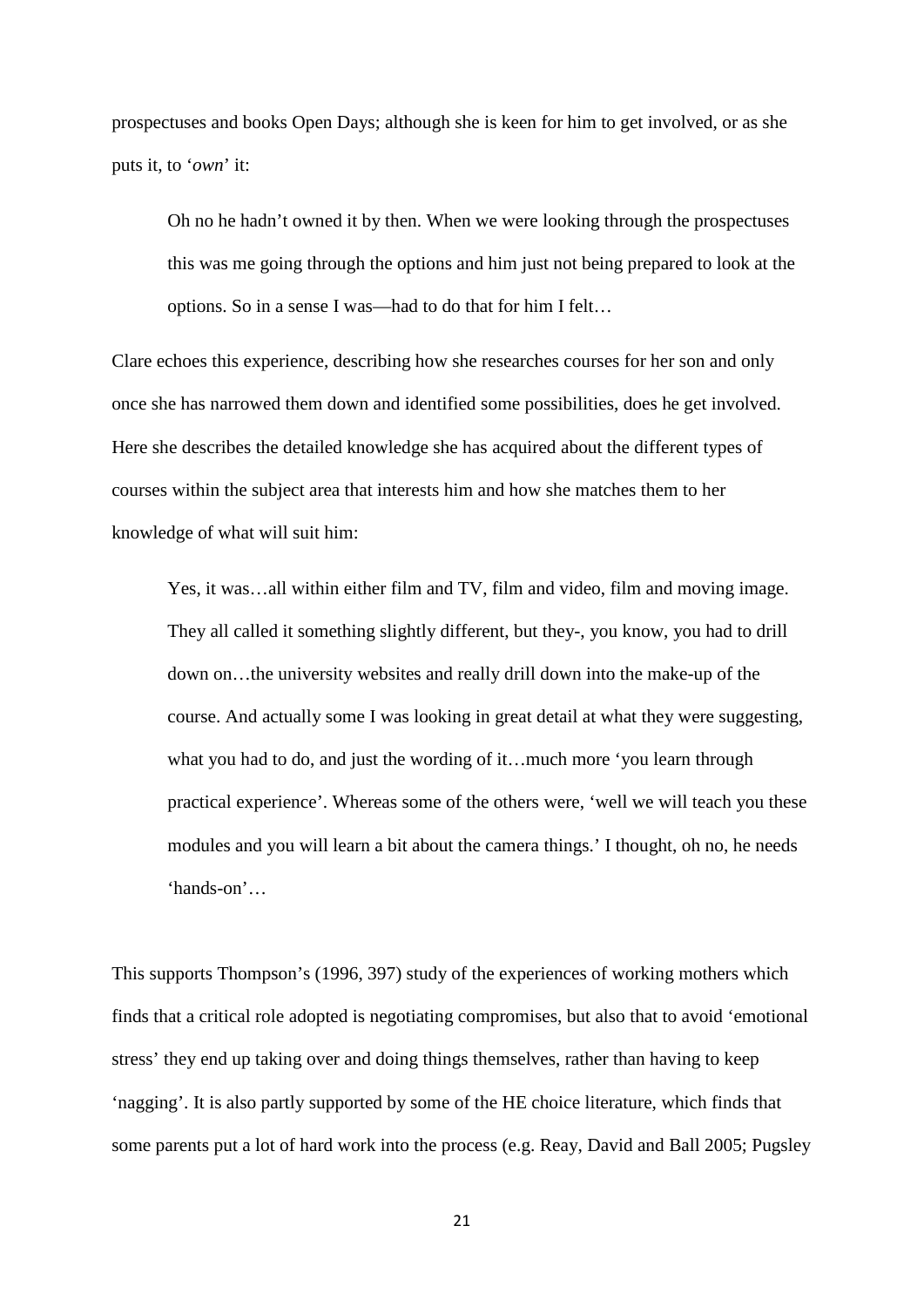1998), engaging in what Ball, Macrae and Maguire (1999, 217) term the '"hands on" choicework' part of it.

These detailed descriptions of how teamwork can be experienced are not prominent in the choice literature, which often ignores this vital relational element. Key findings in this study include the view that decision-making experiences can be framed by the nature of the relationships formed with other people; where people are working together, but also at times working in parallel. One person may be trying to maintain a sense of a team and to keep both parties together as their priority. Thus, they will be prepared to compromise over the choices made and these compromises can be seen as efforts to maintain relationships. How this is manifest in the HE choice context will depend on how involved parents want or feel they need to be in the process and by the moderating effect of their existing relationship with the child.

Given the nature of highly interpretive work, we acknowledge that this reading of our discussions with the participants offers an 'always provisional' account. Whilst we have made efforts to reflect and represent what was important and of prime concern to those we interviewed, we accept that our interest and experiences within higher education helped shape the paper's discursive contribution. Whilst we believe the themes outlined are widely pertinent, readers should recognise that they are, as with all experiences, grounded in a particular set of circumstances captured in a particular moment (Jessop 1996). The themes also derive from our convenience sample. The nature and composition of this sample are discussed in the Method section and some implications of the sample are further explored in the Reflections section.

### **Conclusion**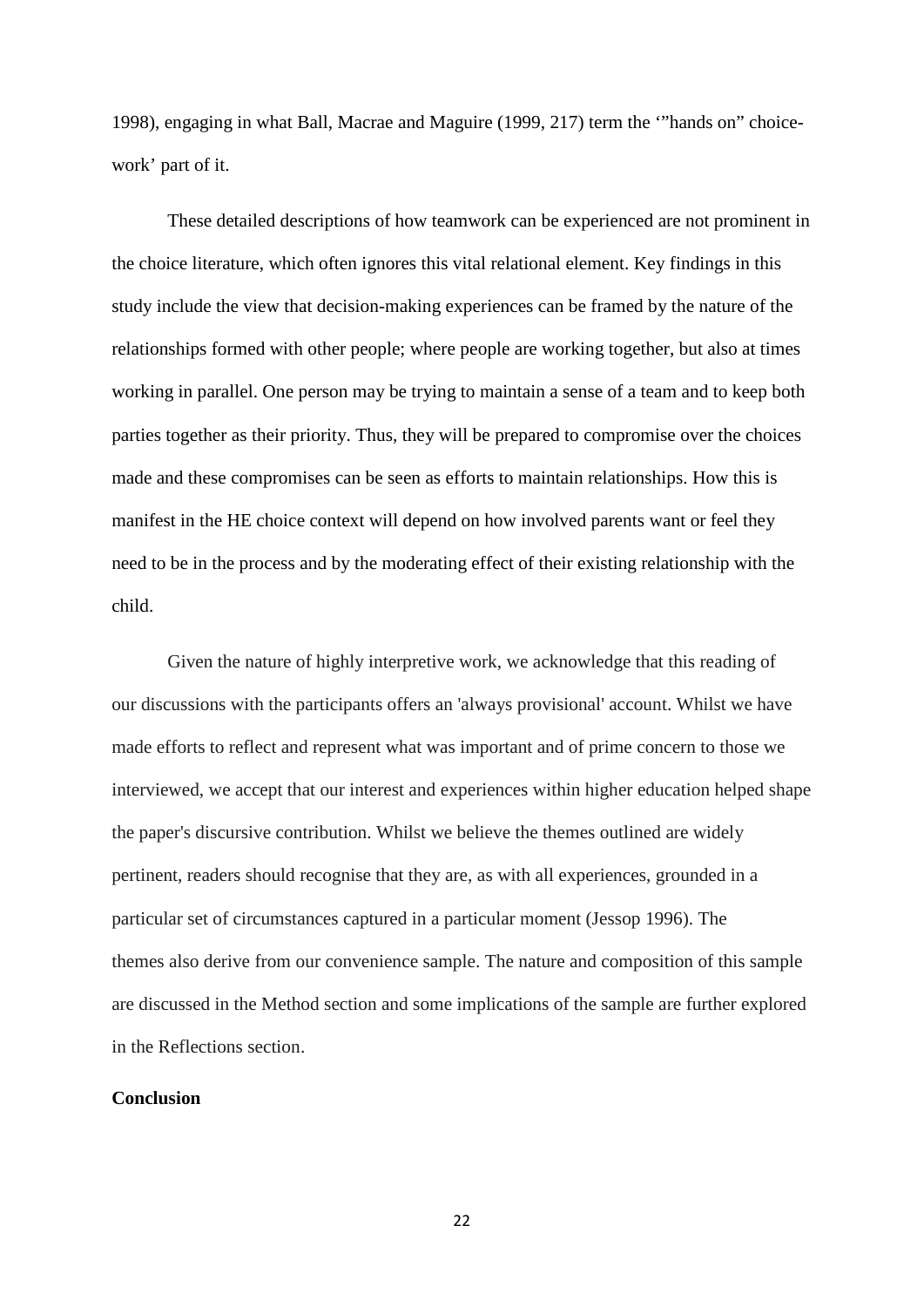This study explores experiences of parenting at a liminal time in the relationship with the child, made more prominent in a UK setting where most students move out of their family home to attend university. It specifically then examines how this impacts on the HE choice experience. It underlines the importance of considering choice as deeply embedded in people's everyday lives and of the need to consider the context of choice that gives it rich meaning to those involved in it. Here the prominent context is relationships; specifically relationship maintenance experienced through parents' efforts and involvement in these choices which are with and for someone else. Both the context and role of relationships are areas neglected in much marketing choice literature and in most prior studies of student recruitment. The recalled experiences of the parents in this study meant that notions of consumer choice and the symbols of a market-oriented HE sector, such as league tables, branding strategies and web sites, receded into the background, acknowledged but not prioritised. Thus, these lived experiences were framed in ways that meant the focal point was the intrapersonal relationship. The methodological approach adopted allowed the experiences of parenting and this intrapersonal relationship to dominate participants' accounts and the meaning that they attributed to them.

Rather than being a rational consumer process, HE choice was experienced by parents as an attempt to maintain and renegotiate a relationship with their child at a time of change. This results in strategies for conflict avoidance and compromise, and feelings of stress and uncertainty which could lead to a messy process '*a little bit of a muddle'* (Rachel). Existing literature and government policy largely ignores the relational and emotional aspects which formed such an important part of participants' descriptions of their experiences and instead views HE choice as a logical, calculative process of utility maximisation.

#### **Implications**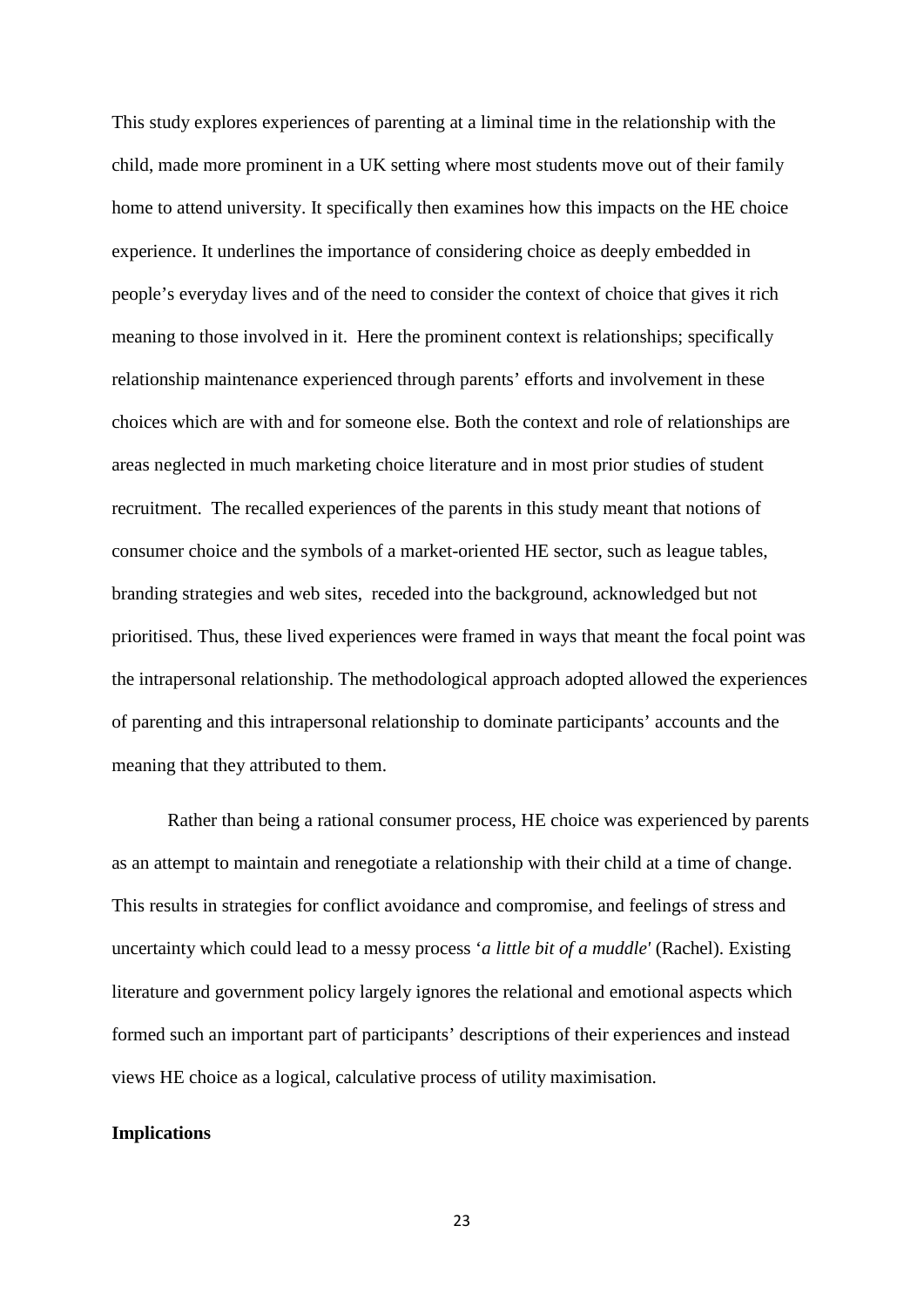In problematizing HE choice and questioning the idea that this is a consumer choice and by focusing on a neglected group (parents), this study contributes to our understanding through the richness and detail of how this choice process is actually experienced. This is not a decision-making process in the way that most of the literature discussing HE student recruitment positions it. At a time of rapid change in the HE landscape (Nedbalova, Greenacre and Schulz 2014), including increasing competition, HEIs need a far more sophisticated understanding of their recruitment in order to maximise its effectiveness.

Policy makers and HEIs need to recognise that this is not purely, or even primarily, a rational process and that parents' involvement is not necessarily leading to a more thorough, informed process, as they might think (Haywood 2014). Producing ever more information e.g. indicators of teaching quality through the TEF (BIS 2016), may be counterproductive and simply serve to overwhelm or confuse; rather than create a market in HE as the government wants (BIS 2016). Some parents are prepared to prioritise the relationship with their child over the actual choices made and thus to compromise to avoid conflict. These are nuanced experiences which cannot be simply predicted, modelled, or easily influenced in the way that HEI marketers might like to believe. They can be fraught and take place at a key stage in the relationship when tensions may already be running high. Unrealistic expectations about how parent and child work together and how much complex information they are willing and able to process (e.g. 'Key Information Sets') may lead to unfounded assumptions. For example, students' understanding of the course and what it involves may be less clear and wellinformed than HEIs think (Haywood and Molesworth 2010*;* Haywood, Jenkins and Molesworth 2011*)*. As a consequence, HEIs need to consider how to organise their communications in ways that tap into this desire for relationship maintenance, including Open Days, as many parents now attend them (Moorhead 2009; Thorpe 2011; Machan 2011). For example, some universities separate parent and child at Open Days and they need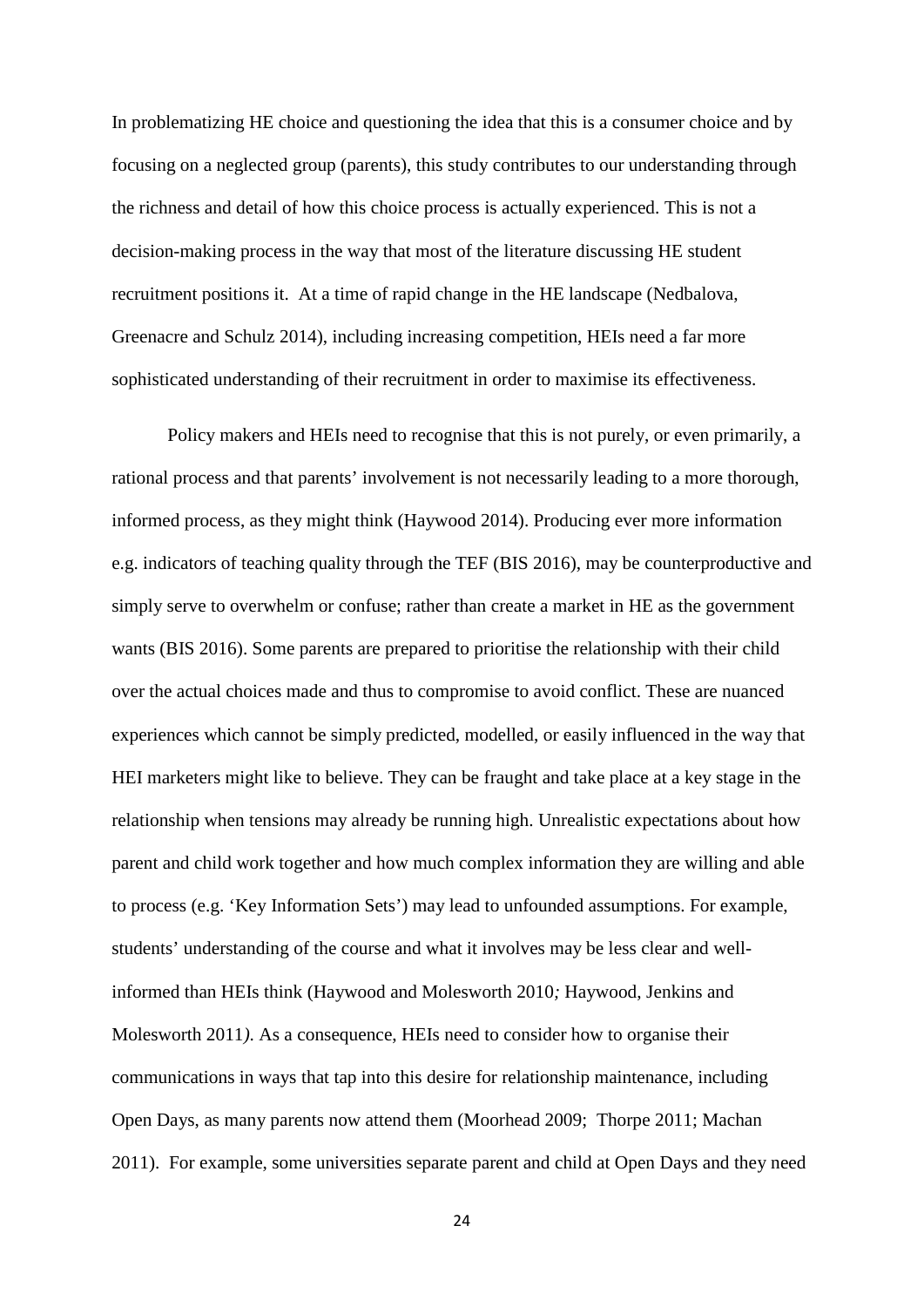to reflect on their rationale for this. If it is to allow for a focus on different criteria, this could have some benefits. However, they still need to think about how they might encourage a productive discussion and the avoidance of conflict when both parties come back together again.

HEIs also need to understand that the roles parents play and the interactions they have with their child vary; so that just as there is no one single 'prospective candidate', there is no one single type of parent, or type of relationship either. So they need to avoid assuming either that all parents are heavily involved and thus directing communications at them (as is increasingly happening in the USA for example, see Coughlan 2008); or conversely that parents have little or no involvement. The reality is much more complex, perhaps requiring them to invest in establishing relationships with parents and in gaining a greater understanding of their perspective. HEIs perhaps need to reconsider their priorities; for example by redirecting some of the budget currently devoted to enhancing the 'student experience' for existing students (Temple *et al.* 2014; Burns 2014; Ratcliffe 2015), towards gaining a more sophisticated understanding of the recruitment process and of parents' role in it. They also need to reflect on and question the relevance and applicability of mainstream marketing and business theory to this sector. Fruitful alternative perspectives might be found in emerging work in transformative marketing (Ozanne 2011) that might also serve as a useful location for further research in this area.

As this process is about relationship maintenance at a critical time; schools also need to avoid putting more pressure on this relationship by having unrealistic expectations. They can help parents by taking some of the responsibility off them through providing pupils with a lot of help and guidance and by trying to unite with parents so that they can work together, for example, through clearly communicating and reinforcing deadlines. Communicating directly with both parties, through Virtual Learning Environments (VLEs) and joint meetings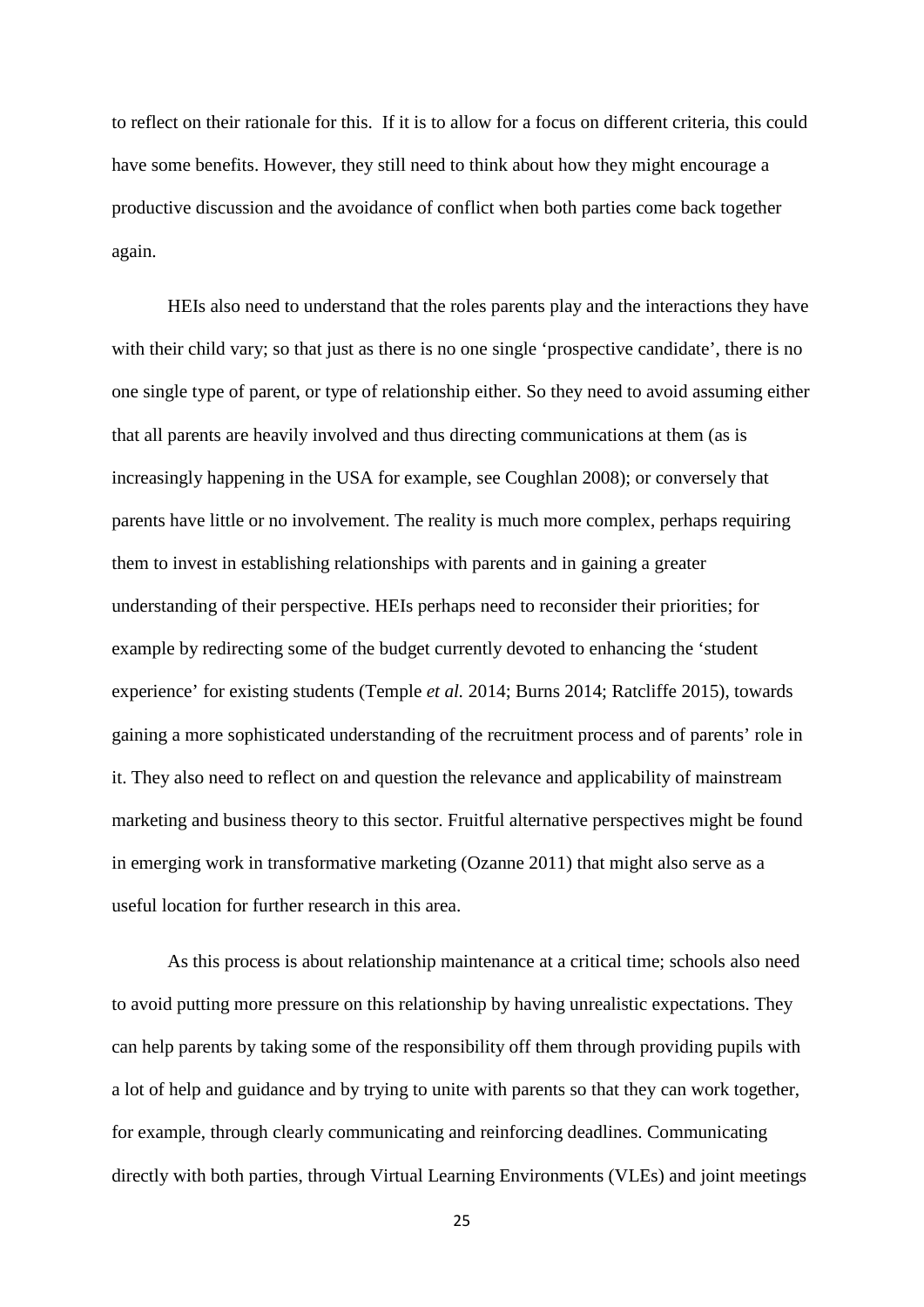rather than relying on the child to pass on information, could also help avoid conflict and maintain this crucial relationship.

# **Reflections**

As discussed earlier, the convenience sample of volunteers was predominantly middle class and female and it should be noted that a wider range of participants would have elicited an alternative set and range of experiences. These might have included a focus on different aspects of the choice, on different types of behaviour being foregrounded and revealed different experiences with regard to the evolving relationship with the child; this is the nature of highly interpretive work. A future study may wish to take the findings identified here further. For example, this could include looking at the experiences of fathers or other family members to see how they interact with the child and to examine their changing relationship during the HE choice process. It might also be interesting to talk to the whole family, both parents and the child, separately and also all together (Pugsley 1998 and Hoover, Clark and Alters 2004 do the latter), as this would allow a focus on their different perspectives and a polyvocal exploration of this core relationship.

#### **References**

Adams, R. 2015. "Government Plan to Allow 'Better' Universities to Raise Fees." *The Guardian* 6<sup>th</sup> November. [http://www.theguardian.com/education/2015/nov/06/government](http://www.theguardian.com/education/2015/nov/06/government-plan-to-allow-better-universities-to-raise-fees?CMP=share_btn_fb)[plan-to-allow-better-universities-to-raise-fees?CMP=share\\_btn\\_fb](http://www.theguardian.com/education/2015/nov/06/government-plan-to-allow-better-universities-to-raise-fees?CMP=share_btn_fb) (accessed 19th December, 2015).

Allen, D. E. 2002. "Towards a Theory of Consumer Choice as Sociohistorically Shaped Practical Experience: the Fits-Like-a-Glove (FLAG) Framework." *The Journal of Consumer Research* 28 (4): 515-532.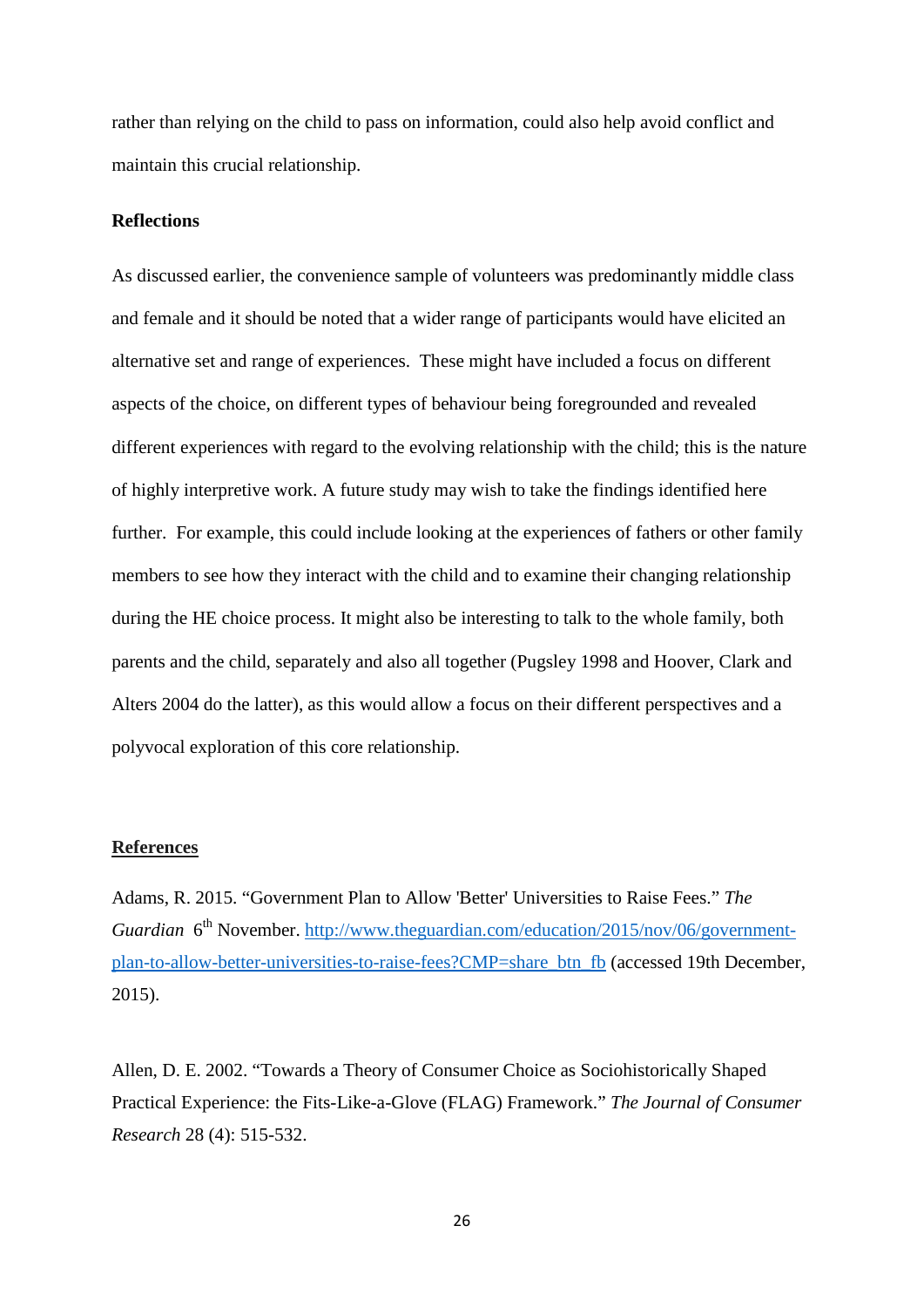Annandale, W. 2013. "Marketing: What a Difference a Year Makes - or Does It?" *The Guardian* 4th February. [http://www.theguardian.com/higher-education](http://www.theguardian.com/higher-education-network/blog/2013/feb/04/higher-education-marketing-predications-2013)[network/blog/2013/feb/04/higher-education-marketing-predications-2013](http://www.theguardian.com/higher-education-network/blog/2013/feb/04/higher-education-marketing-predications-2013) (accessed 30th May, 2016).

Ball, S.J., S. Macrae, and M. Maguire. 1999. "Young Lives, Diverse Choices and Imagined Futures in an Education and Training Market." *International Journal of Inclusive Education* 3 (3): 195-224.

Bennett, R. and R. Ali-Choudhury. 2009. "Prospective Students' Perceptions of University Brands: an Empirical Study." *Journal of Marketing for Higher Education* 19 (1): 85-107.

BIS (Department for Business, Innovation and Skills) HE White Paper. June 2011. "Higher Education: Students at the Heart of the System".

[https://www.gov.uk/government/uploads/system/uploads/attachment\\_data/file/31384/11-944](https://www.gov.uk/government/uploads/system/uploads/attachment_data/file/31384/11-944-higher-education-students-at-heart-of-system.pdf) [higher-education-students-at-heart-of-system.pdf](https://www.gov.uk/government/uploads/system/uploads/attachment_data/file/31384/11-944-higher-education-students-at-heart-of-system.pdf) (accessed 18th March, 2014).

BIS (Department for Business, Innovation and Skills) HE White Paper. May 2016. "Success as a Knowledge Economy: Teaching Excellence, Social Mobility and Student Choice".

[https://www.gov.uk/government/publications/higher-education-success-as-a-knowledge](https://www.gov.uk/government/publications/higher-education-success-as-a-knowledge-economy-white-paper)[economy-white-paper](https://www.gov.uk/government/publications/higher-education-success-as-a-knowledge-economy-white-paper) (Accessed 23rd May, 2016).

Boffey, D. 2014. "From Freshers to Focus Groups: How Universities are Learning to Advertise." *The Guardian* [online]  $18<sup>th</sup>$  May.

<http://www.theguardian.com/education/2014/may/18/universities-turn-to-ad-man> (accessed 17th May 2016).

Boxall, M. 2016. "Higher Education White Paper: the Big Changes." *The Guardian* [online] 16th May. [https://www.theguardian.com/higher-education-network/2016/may/16/higher](https://www.theguardian.com/higher-education-network/2016/may/16/higher-education-white-paper-the-big-changes?CMP=new_1194&CMP)[education-white-paper-the-big-changes?CMP=new\\_1194&CMP](https://www.theguardian.com/higher-education-network/2016/may/16/higher-education-white-paper-the-big-changes?CMP=new_1194&CMP) (accessed  $24<sup>th</sup>$  May, 2016).

Briggs, S. 2006. "An Exploratory Study of the Factors Influencing Undergraduate Student Choice: the Case of Higher Education in Scotland." *Studies in Higher Education* 31 (6): 705- 722.

Broekemier, G. M. and S. Seshadri. 2000. "Differences in College Choice Criteria between Deciding Students and their Parents." *Journal of Marketing for Higher Education* 9 (3): 1-13.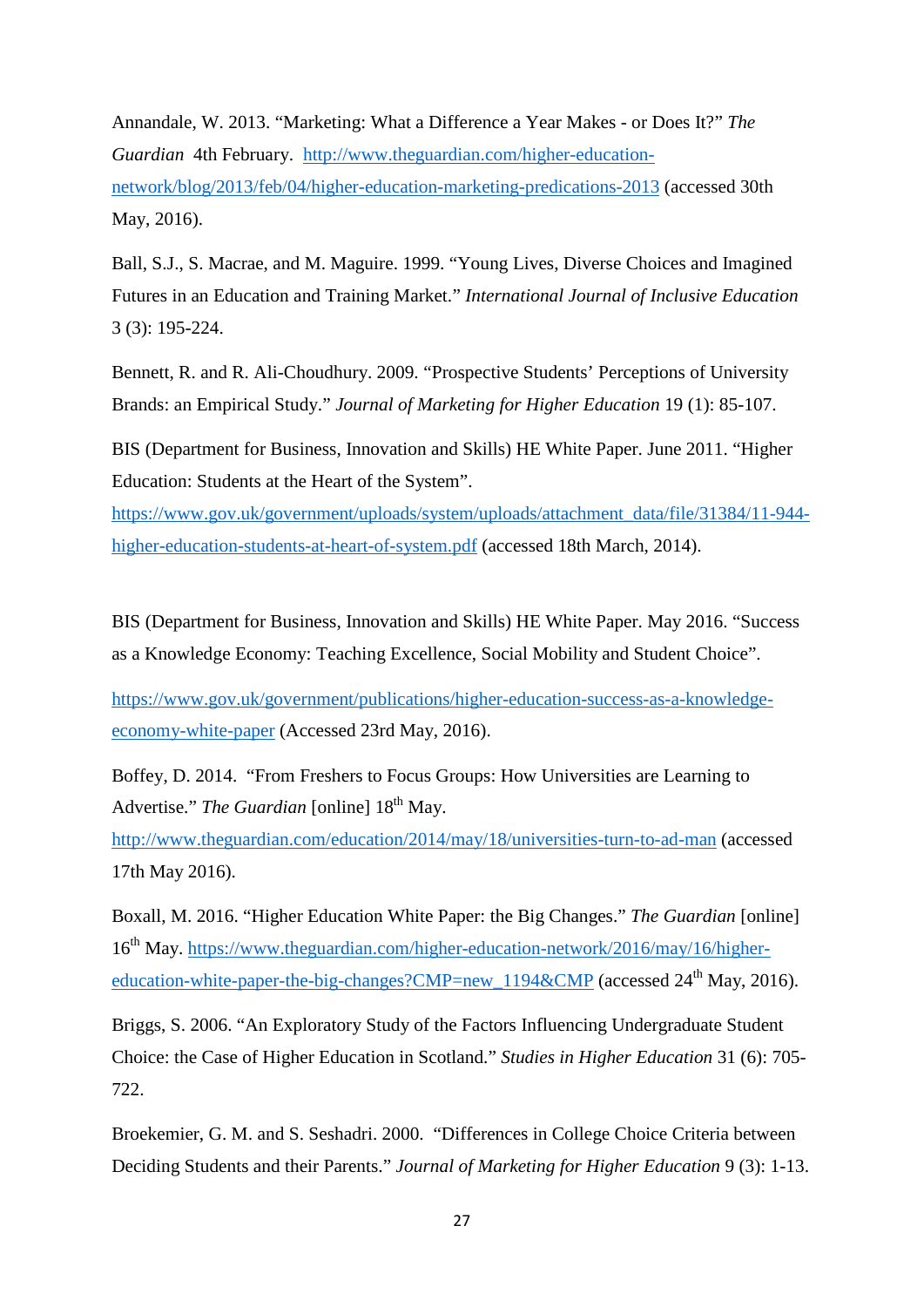Brooks, R. 2002. "Edinburgh, Exeter, East London or Employment? A Review of Research on Young People's Higher Education Choices." *Educational Research* 44 (2): 217-227.

Brooks, R. 2003. *"*Young People's Higher Education Choices: the Role of Family and Friends." *British Journal of Sociology of Education* 24 (3): 283-297.

Brooks, R. 2004. "'My Mum Would be as Pleased as Punch if I actually Went, but my Dad Seems a Bit more Particular about it': Paternal Involvement in Young People's Higher Education Choices." *British Educational Research Journal* 30 (4): 495- 514.

Brown, R. and H. Carasso. 2013. *Everything for Sale? The Marketisation of UK Higher Education*. London: Routledge/SRHE.

Burns, J. 2014. "Universities Say £9bn Building Boom will Boost Economy." *BBC News* [online]  $20^{th}$  May.<http://www.bbc.co.uk/news/education-27491037> (accessed 4<sup>th</sup> July, 2016).

Callender, C. and J. Jackson. 2008. "Does the Fear of Debt Constrain Choice of University and Subject of Study? *Studies in Higher Education* 33 (4): 405-429.

Carbrera, A.F. and S.M. La Nasa. 2000. "Understanding the College-choice Process". *New Directions for Institutional Research* 107: 5-22.

Connor, H. 2001. "Deciding for or against Participation in Higher Education: the Views of Young People from Lower Social Class Backgrounds." *Higher Education Quarterly* 55 (2): 204-224.

Coughlan, S. 2008. "Pushy Parents can Act as Agents." *BBC News* [online] 19<sup>th</sup> August. <http://news.bbc.co.uk/go/em/fr/-/1/hi/education/7570127.stm> (accessed 13th May, 2010).

Cozens, B. 2013. "How Much Should You Help Your Child During Clearing?" *The Telegraph* [online]  $3<sup>rd</sup>$  July.

[http://www.telegraph.co.uk/education/universityeducation/clearing/10154791/How-much](http://www.telegraph.co.uk/education/universityeducation/clearing/10154791/How-much-should-you-help-your-child-during-Clearing.html)[should-you-help-your-child-during-Clearing.html](http://www.telegraph.co.uk/education/universityeducation/clearing/10154791/How-much-should-you-help-your-child-during-Clearing.html) (accessed 11<sup>th</sup> February, 2014).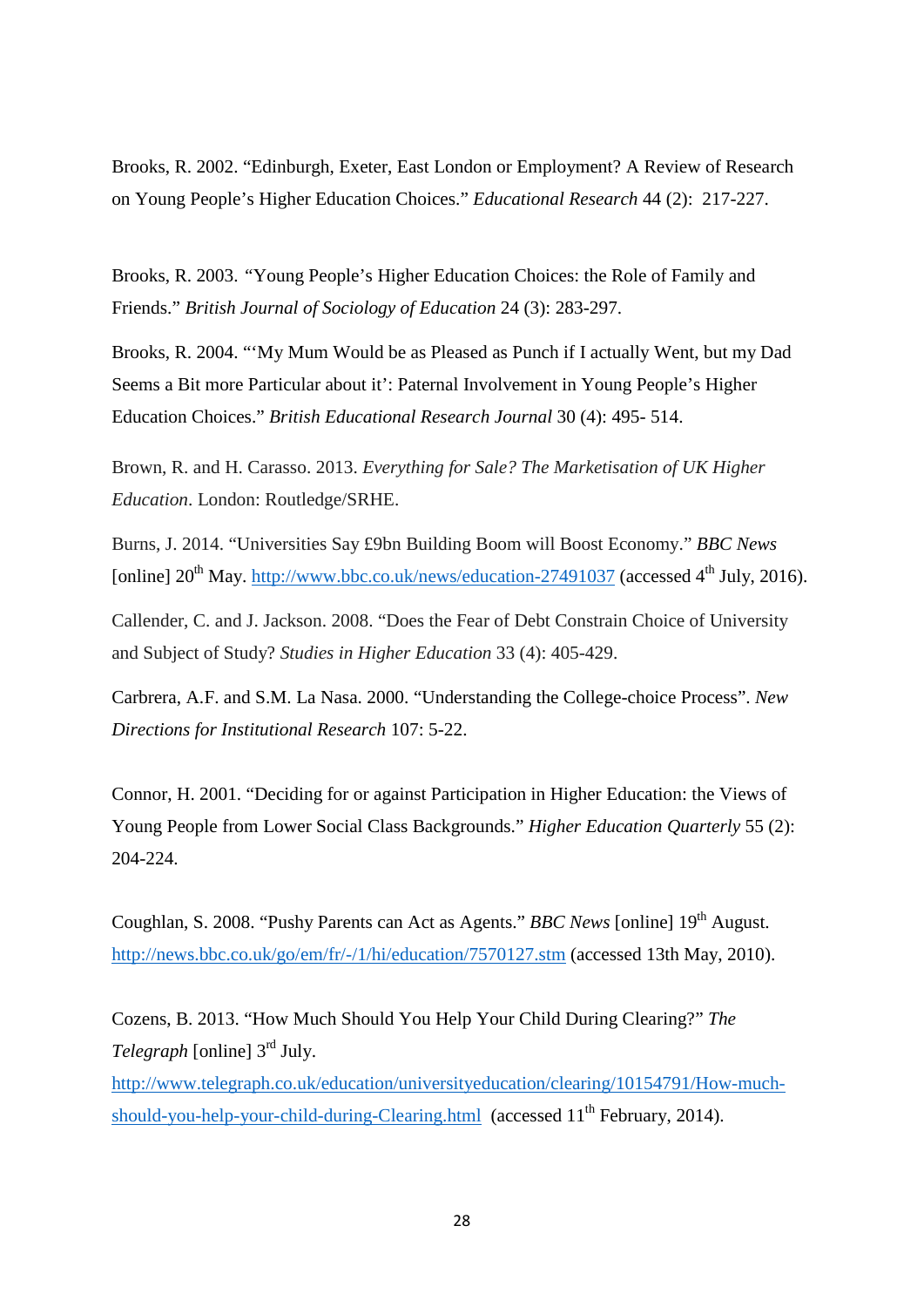Creswell, J.W. 1998. *Qualitative Inquiry and Research Design – Choosing Among 5 Traditions.* London: Sage.

Dahlberg, K., N. Drew and M. Nystrom. 2001. *Reflective Lifeworld Research*. Lund, Sweden: Studentlitteratur.

David, M.E., S.J. Ball, J. Davies, and D. Reay. 2003. "Gender Issues in Parental Involvement in Student Choices of Higher Education." *Gender and Education* 15 (1): 21-37.

Davis, H.L. 1976. "Decision Making within Households." *Journal of Consumer Research* 2 (4): 241-260.

Ekstrom, K.M. 2007. "Parental Consumer Learning or 'Keeping up with the Children'." *Journal of Consumer Behaviour* 6 (4): 203-217.

Elliott, R. 1998. "A Model of Emotion-Driven Choice." *Journal of Marketing Management* 14(1-3): 95-108.

Fearn, H. 2010. "'Helicopter Parents should Buzz off" Says Survey." *Times Higher Education* [online]  $11<sup>th</sup>$  January. [http://www.timeshighereducation.co.uk/story.asp?storycode=409934&encCode=545732899](http://www.timeshighereducation.co.uk/story.asp?storycode=409934&encCode=545732899BC21811975JTBS737226611) [BC21811975JTBS737226611](http://www.timeshighereducation.co.uk/story.asp?storycode=409934&encCode=545732899BC21811975JTBS737226611) (accessed 13<sup>th</sup> May, 2010).

Gabriel, Y. and T. Lang. 2006. *The Unmanageable Consumer.* London: Sage.

Gadamer, H. 2006. "Classical and Philosophical Hermeneutics." *Theory, Culture and Society* 23(1): 29-56.

Gewirtz, S., S.J. Ball, and R. Bowe. 1995. *Markets, Choice and Equity in Education.* Buckingham: OUP.

Gibbs, P. 2001. "Higher Education as a Market: a Problem or Solution?" *Studies in Higher Education* 26(1): 85-94.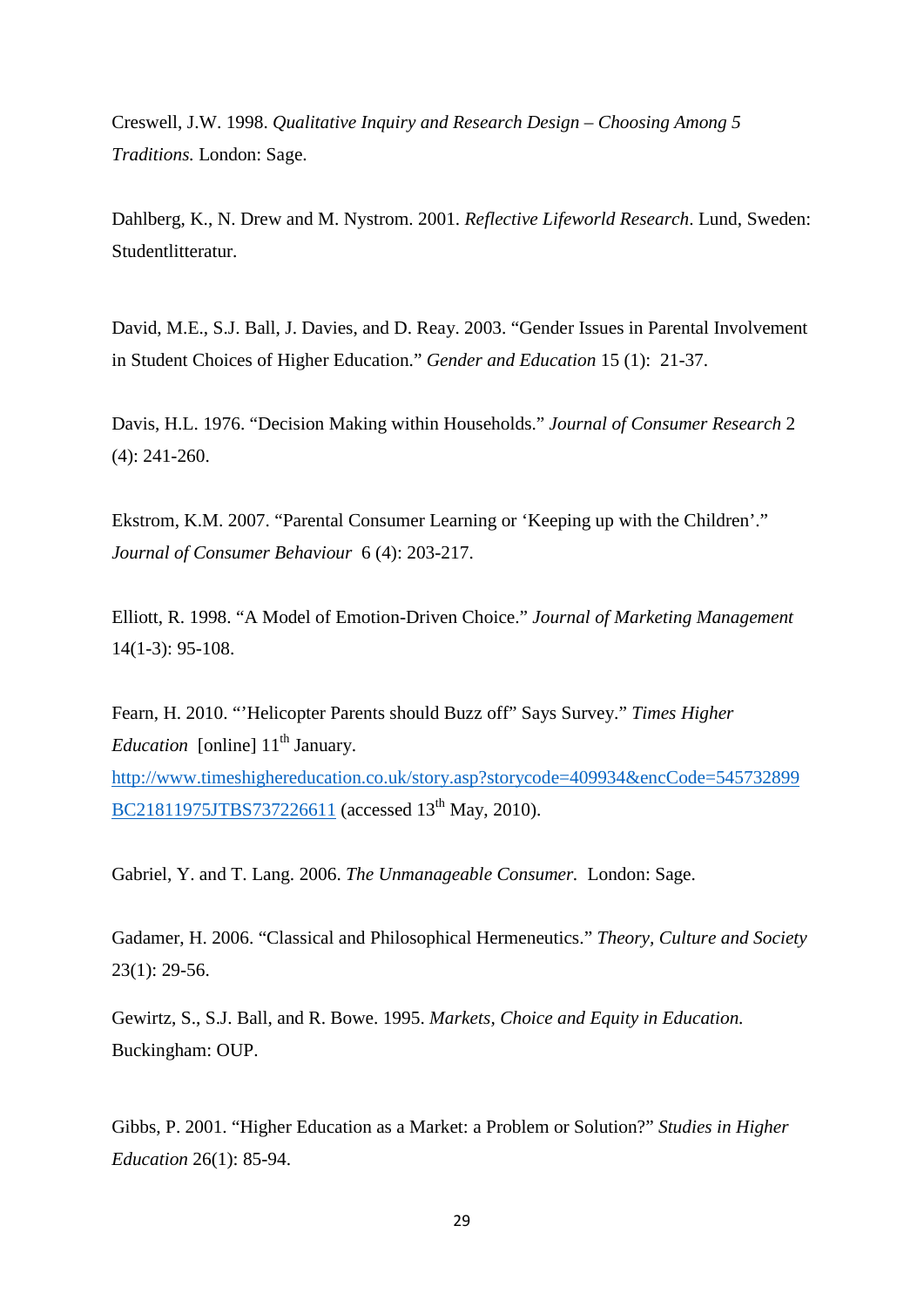Haggerty, A. 2013. "Former Levi Strauss Europe Marketing Manager Takes New Marketing Role at University of Salford." *The Drum* [online].

*[http://www.thedrum.com/news/2013/08/12/former-levi-strauss-europe-marketing-manager](http://www.thedrum.com/news/2013/08/12/former-levi-strauss-europe-marketing-manager-takes-new-marketing-role-university)[takes-new-marketing-role-university](http://www.thedrum.com/news/2013/08/12/former-levi-strauss-europe-marketing-manager-takes-new-marketing-role-university)* (accessed 28th June, 2016).

Hamilton, K. and M. Catterall. 2006. "Consuming Love in Poor Families: Children's Influence on Consumption Decisions." *Journal of Marketing Management* 22 (9-10): 1031- 1052.

Hamilton, K. and M. Catterall. 2008. "Cooperation and Conflict in Family Decision making." *European Advances in Consumer Research* 8: 43-48.

Hamilton, K. 2009. "Consumer Decision Making in Low-income Families: The Case of Conflict Avoidance." *Journal of Consumer Behaviour* 8(5): 252-267.

Haywood, H. and M. Molesworth. 2010. "The Uncomfortable Mix of Seduction and Inexperience in Vocational Students' Decision Making." *Marketing Intelligence and Planning* 28 (7): 831–846.

Haywood, H., R. Jenkins and M. Molesworth. 2011. "A Degree Will Make all your Dreams Come True: Higher Education as the Management of Consumer Desires". In *The Marketisation of Higher Education and the Student as Consumer,* edited by Mike Molesworth, Richard Scullion, and Elizabeth Nixon, 183-195. London: Routledge.

Haywood, H. 2014. "'Wading Through Water' – Parental Experiences of their Child's HE Choice Process." In *Academy of Marketing Conference Proceedings*. Bournemouth. 8-10<sup>th</sup> July.

Hesketh, A. J. and P.T. Knight. 1999. "Postgraduates' Choice of Programme: Helping Universities to Market and Postgraduates to Choose." *Studies in Higher Education* 24 (2): 151-163.

Holbrook, M.B. and E.C. Hirschman. 1982. "The Experiential Aspects of Consumption: Consumer Fantasies, Feelings and Fun." *Journal of Consumer Research* 9 (2): 132-140.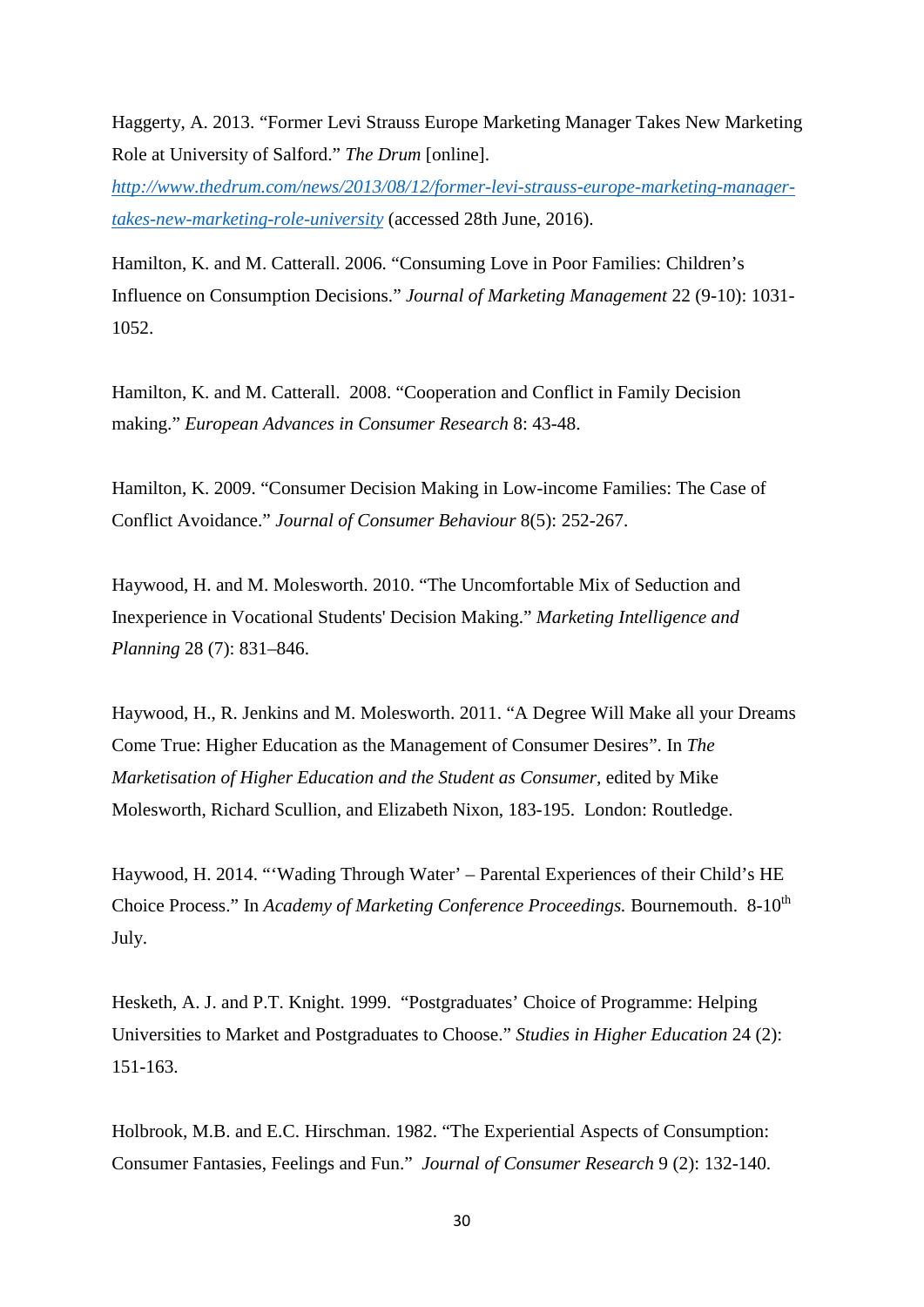Holstein, J.A., and J.F. Gubrium. 2005. "Interpretive Practice and Social Action". In *The Sage Handbook of Qualitative Research,* 3, edited by Norman K. Denzin, and Yvonna S. Lincoln, 483-505. London: Sage.

Hoover, S.M., L.S. Clark and D.F. Alters. 2004. *Media, Home, and Family*. Hove: Psychology Press.

Jessop, B. 1996. "Interpretive Sociology and the Dialectic of Structure and Agency." *Theory, Culture and Society* 13 (1): 119-128.

Kotler, P., K.L. Keller, M. Brady, M. Goodman, and T. Hansen. 2012. *Marketing Management* 2nd edition. Harlow: Pearson.

Lee, C.K.C. and S.E. Beatty. 2002. "Family Structure and Influence in Family Decision Making." *Journal of Consumer Marketing* 19 (1): 24-41.

Leech, E. 2014. "Welcome to the Age of Martini Marketing – Any Time, Any Place, Anywhere." *The Guardian* [online]  $21<sup>st</sup> March$ . [https://www.theguardian.com/higher-education-network/blog/2014/mar/21/martini](https://www.theguardian.com/higher-education-network/blog/2014/mar/21/martini-marketing-higher-education)[marketing-higher-education](https://www.theguardian.com/higher-education-network/blog/2014/mar/21/martini-marketing-higher-education) (accessed 17th May, 2016).

Machan, T. 2011. "Speaking from Experience: A Parent's View on Sending Children to University." *The Telegraph* [online]  $4<sup>th</sup>$  August.

[http://www.telegraph.co.uk/education/universityeducation/8675660/Speaking-from](http://www.telegraph.co.uk/education/universityeducation/8675660/Speaking-from-experience-a-parents-view-on-sending-children-to-university.html)[experience-a-parents-view-on-sending-children-to-university.html](http://www.telegraph.co.uk/education/universityeducation/8675660/Speaking-from-experience-a-parents-view-on-sending-children-to-university.html) (accessed 11<sup>th</sup> February, 2014).

Maringe, F. 2006. "University and Course Choice: Implications for Positioning, Recruitment and Marketing." *International Journal of Educational Management* 20 (6): 466-479.

Matthews, D. 2013. "University Student Marketing Spend up 22%." *Times Higher Education* [online]  $7<sup>th</sup>$  February.

[https://www.timeshighereducation.com/news/university-student-marketing-spend-up-](https://www.timeshighereducation.com/news/university-student-marketing-spend-up-22/2001356.article)[22/2001356.article](https://www.timeshighereducation.com/news/university-student-marketing-spend-up-22/2001356.article) (accessed 3rd May, 2016).

Matthews, D. 2014. "'More Information Results in Better Choices, right?' Not so, Hefce Learns." *Times Higher Education,* 3rd April, p.9.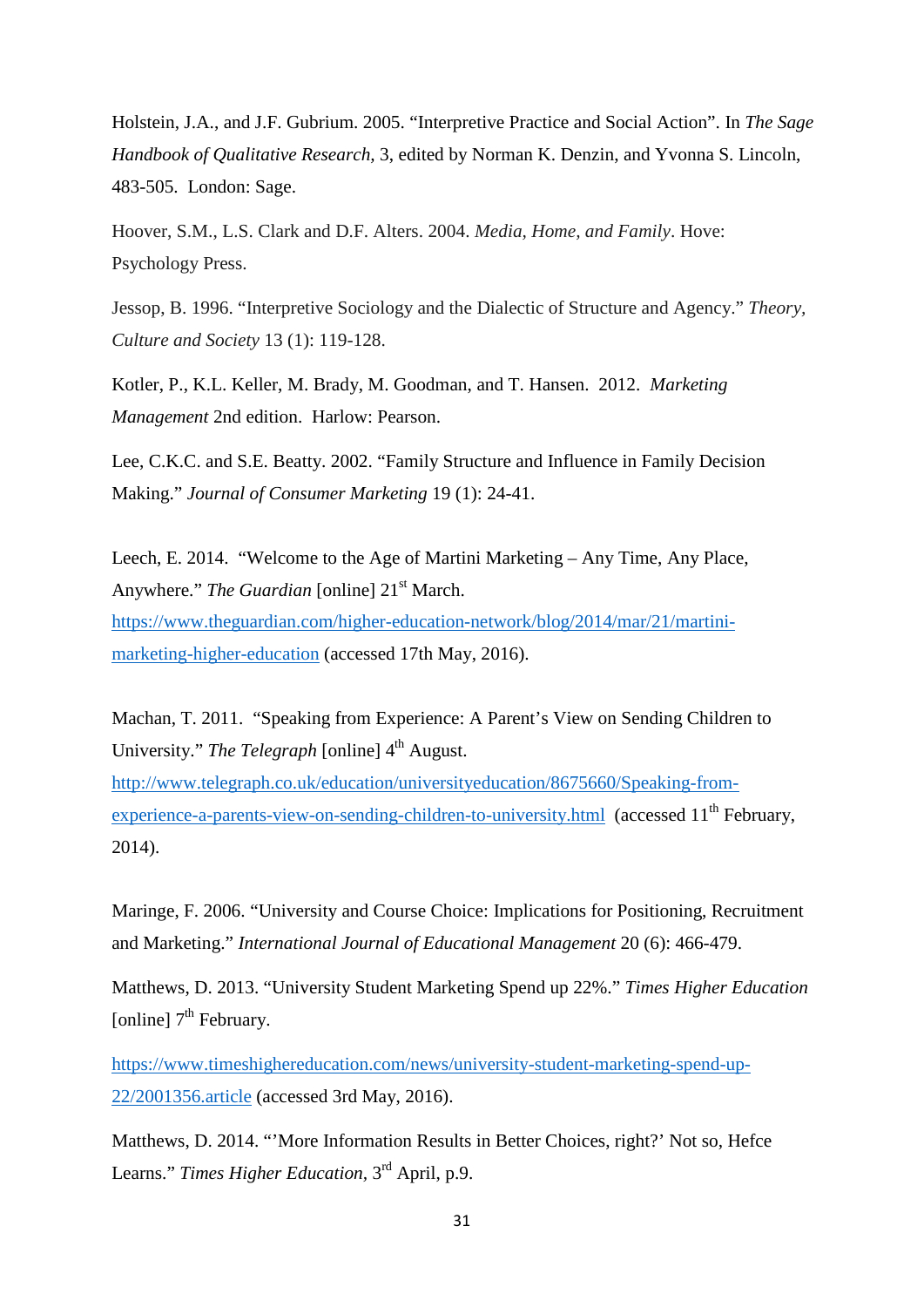Meyer, R.J. and B.E. Kahn. 1991. "Probabilistic Models of Consumer Choice Behaviour." In *Handbook of Consumer Behavior,* edited by Thomas S. Robertson and Harold H. Kassarjian, 85-123. Englewood Cliffs, NJ: Prentice Hall.

Molesworth, M., R. Scullion and E. Nixon, eds. 2011. *The Marketisation of Higher Education and the Student as Consumer.* London: Routledge.

Moogan, Y., S. Baron, and K. Harris. 1999. "Decision Making Behaviour of Potential Higher Education Students." *Higher Education Quarterly* 53 (3): 211-28.

Moogan, Y.J. and S. Baron. 2003. "An Analysis of Student Characteristics within the Student Decision making Process." *Journal of Further and Higher Education* 27 (3): 271-287.

Moorhead, J. 2009. "'Ready for the Empty Nest? Open Days at University are Increasingly Catering not just for Potential Students, but for their Parents too'" *The Guardian [online]* 30<sup>th</sup> June.<http://www.guardian.co.uk/education/2009/jun/30/university-open-days> (accessed 6th April, 2011).

Nedbalova, E., L. Greenacre, and J. Schulz. 2014. "UK Higher Education Viewed through the Marketization and Marketing Lenses." *Journal of Marketing for Higher Education* 24 (2): 178-195.

Nixon, E., R. Scullion and R. Hearn. 2016. "Her Majesty the Student: Marketised Higher Education and the Narcissistic (Dis)satisfactions of the Student-consumer." *Studies in Higher Education*. Advance online publication. doi: 10.1080/03075079.2016.1196353

Nørgaard, M.K., K. Brunsø, P.H. Christensen, and M.R. Mikkelsen. 2007. "Children's Influence on and Participation in the Family Decision Process During Food Buying." *Young Consumers* 8(3): 197-216*.*

Nørgaard, M.K. and K. Brunsø. 2011. "Family Conflicts and Conflict Resolutions Regarding Food Choices." *Journal of Consumer Behaviour* 10 (3): 141-151.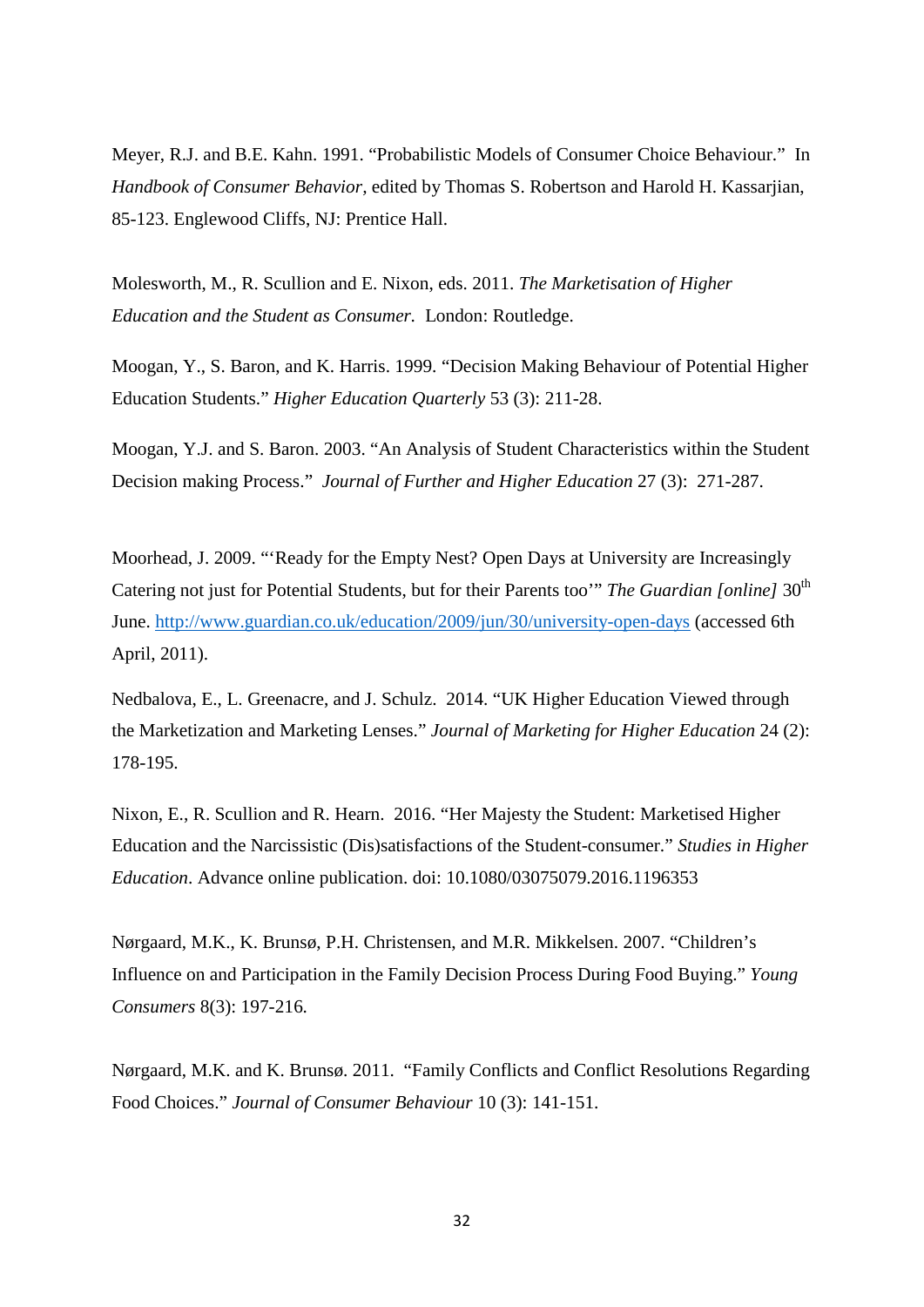Olshavsky, R.W. and D.H. Granbois. 1979. "Consumer Decision Making – Fact or Fiction?" *Journal of Consumer Research* 6 (2): 93-100.

Ozanne, J.L. 2011. "Introduction to the Special Issue on Transformative Consumer Research: Creating Dialogical Spaces for Policy and Action Research." *Journal of Public Policy and Marketing* 30 (1): 1-4.

Park, C.W. 1982. "Joint Decisions in Home Purchasing: a Muddling Through Process." *Journal of Consumer Research* 9 (2): 151-162.

Patton, M. Q. 2002. *Qualitative Research and Evaluation Methods*. 3<sup>rd</sup> ed. London: Sage.

Pugsley, L. 1998. "Throwing your Brains at it: Higher Education, Markets and Choice." *International Studies in Sociology of Education* 8 (1): 71-92.

Ratcliffe, R. 2015. "Sleepless Students Pay the Price for University Construction." *The Guardian* (online)  $22<sup>nd</sup>$  September.

[http://www.theguardian.com/education/2015/sep/22/students-university-construction-boom](http://www.theguardian.com/education/2015/sep/22/students-university-construction-boom-prospectus)[prospectus](http://www.theguardian.com/education/2015/sep/22/students-university-construction-boom-prospectus) (accessed 23rd May, 2016).

Ratcliffe, R. and C. Shaw. 2015. "Almost Half of English Universities Plan to Recruit More Students after Cap is Lifted." *The Guardian* [online] 18<sup>th</sup> March. [http://www.theguardian.com/higher-education-network/2015/mar/18/almost-half-of-english](http://www.theguardian.com/higher-education-network/2015/mar/18/almost-half-of-english-universities-plan-to-recruit-more-students-after-cap-is-lifted)[universities-plan-to-recruit-more-students-after-cap-is-lifted](http://www.theguardian.com/higher-education-network/2015/mar/18/almost-half-of-english-universities-plan-to-recruit-more-students-after-cap-is-lifted) (accessed 17th May, 2016).

Reay, D. 1998. "'Always Knowing' and 'Never Being Sure': Familial and Institutional Habituses and Higher Education Choice." *Journal of Education Policy* 13 (4): 519- 529.

Reay, D., J. Davies, M. David, and S.J. Ball. 2001. "Choices of Degree or Degrees of Choice? Class, 'Race' and the Higher Education Choice Process." *Sociology* 35 (4): 855-874.

Reay, D., M.E. David, and S. Ball. 2005. *Degrees of Choice: Social Class, Race and Gender in Higher Education*. Trent: Trentham Books.

Redmond, P. 2008. "Here Comes the Chopper." *The Guardian* [online]  $2<sup>nd</sup>$  January.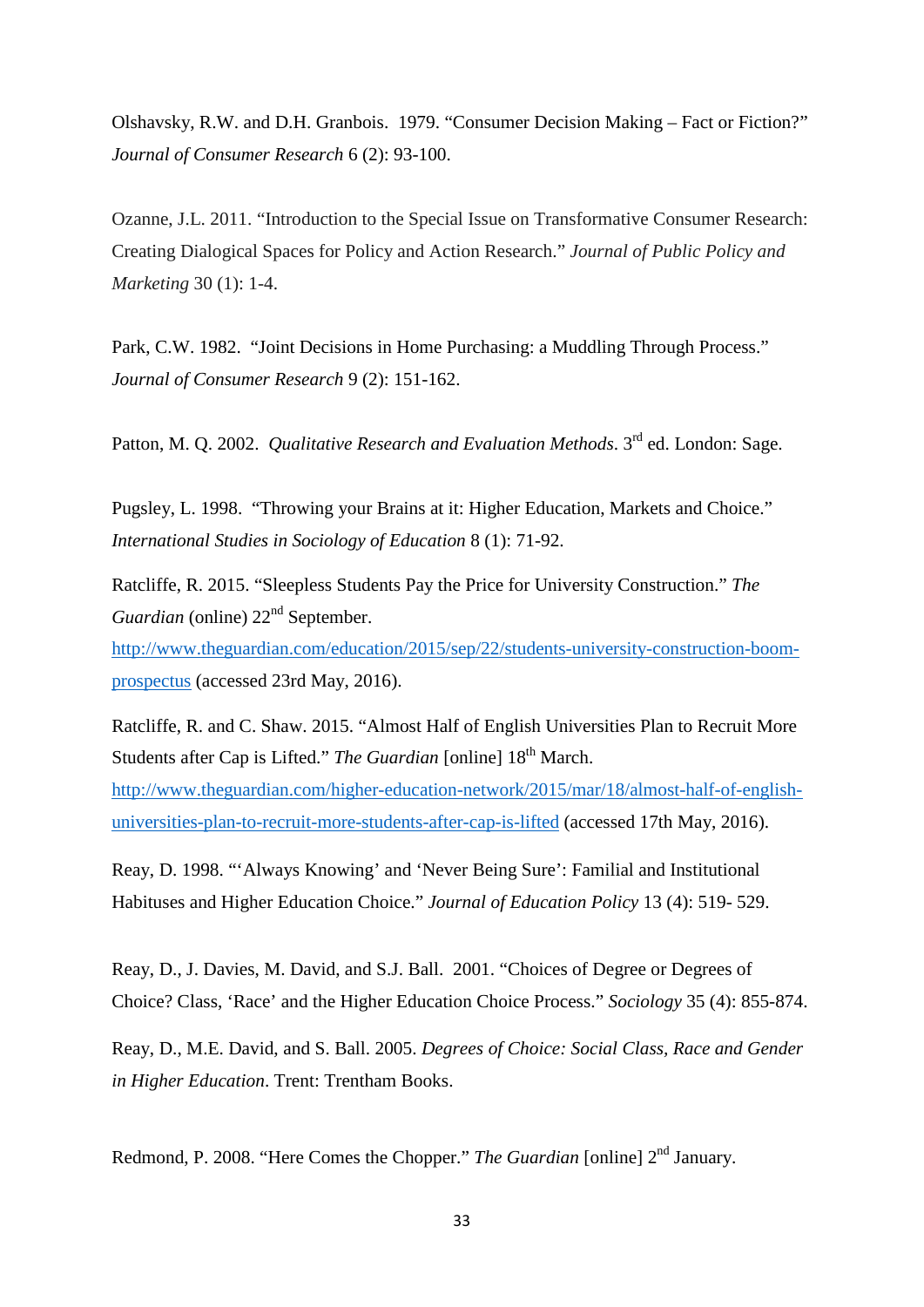<http://www.theguardian.com/education/2008/jan/02/students.uk> (accessed 11th February, 2014).

Sandler Clarke, J. 2014. "Marketing Spend Up, but Applications Fail to Follow Suit." *Times Higher Education* [online] March  $20<sup>th</sup>$ .

[https://www.timeshighereducation.com/news/marketing-spend-up-but-applications-fail-to](https://www.timeshighereducation.com/news/marketing-spend-up-but-applications-fail-to-follow-suit/2012107.article)[follow-suit/2012107.article](https://www.timeshighereducation.com/news/marketing-spend-up-but-applications-fail-to-follow-suit/2012107.article) (accessed 17th May, 2016).

Schwartz, B. 2004. *The Paradox of Choice* – *Why More is Less*. New York: Harper Collins.

Sheth, J.N. 1974. "A Theory of Family Buyer Decisions." In *Models of Buyer Behavior: Conceptual, Quantitative and Empirical,* edited by Jagdish N. Sheth, 17-33. New York: Harper and Row.

Shiv, B. and A. Fedorikhin. 1999. "Heart and Mind in Conflict: the Interplay of Affect and Cognition in Consumer Decision Making." *Journal of Consumer Research* 26 (3): 278—292.

Silverman, D. 1998. "Qualitative Research: Meanings or Practices?" *Information Systems Journal* 8(1): 3-20.

Simões, C. and A. M. Soares. 2010. "Applying to Higher Education; Information Sources and Choice Factors." *Studies in Higher Education* 35(4): 371-389.

Spiro, R.L. 1983. "Persuasion in Family Decision Making." *Journal of Consumer Research*  9 (4): 393-402.

Temple, P., C. Callender, L. Grove, and N. Kersh. 2014. "*Managing the Student Experience in a Shifting Higher Education Landscape*." Report to the Higher Education Academy. York: Higher Education Academy.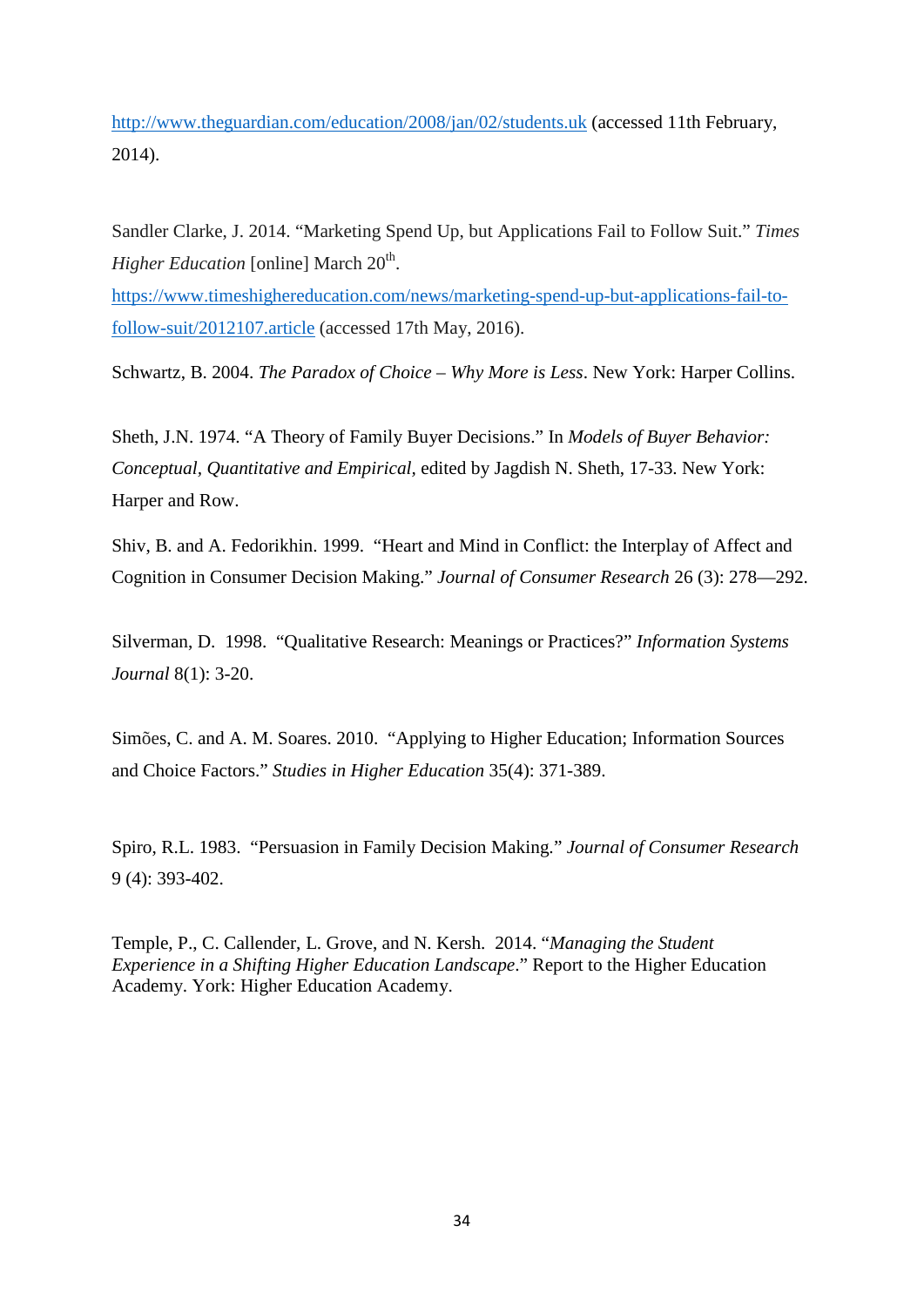Thompson, C.J., W.B. Locander, and H.R. Pollio. 1989. "Putting Consumer Experience Back into Consumer Research: The Philosophy and Method of Existential-Phenomenology." *Journal of Consumer Research* 16 (2): 133-146.

Thompson, C.J., W.B. Locander, and H.R. Pollio. 1990. "The Lived Meaning of Free Choice: An Existential-Phenomenological Description of Everyday Consumer Experiences of Contemporary Married Women." *Journal of Consumer Research* 17 (3): 346-361.

Thompson, C.J. 1996. "Caring Consumers: Gendered Consumption Meanings and the Juggling Lifestyle." *Journal of Consumer Research* 22 (4) (March): 388-407.

Thomson, E.S., A.W. Laing, and L. McKee. 2007. "Family Purchase Decision Making: Exploring Child Influence Behaviour." *Journal of Consumer Behaviour* 6 (4): 182-202.

Thorpe, A. 2011. "A Steer Towards the Right University Choice." *The Telegraph* [online]. 3rd August. [http://www.telegraph.co.uk/education/universityeducation/8675455/Choosing-the](http://www.telegraph.co.uk/education/universityeducation/8675455/Choosing-the-right-university-How-to-make-the-decision.html)[right-university-How-to-make-the-decision.html](http://www.telegraph.co.uk/education/universityeducation/8675455/Choosing-the-right-university-How-to-make-the-decision.html) (accessed  $11<sup>th</sup>$  February, 2014).

van Manen, M. 1990. *Researching Lived Experience – Human Science for an Action Sensitive Pedagogy*. New York: S.U.N.Y.

Vrontis, D., A. Thrassou, and Y. Melanthiou. 2007. "A Contemporary Higher Education Student-Choice Model for Developed Countries." *Journal of Business Research* 60 (9): 979- 989.

Walsh, C., J. Moorhouse, A. Dunnett, and C. Barry. 2015. "University Choice: which Attributes Matter When you are Paying the Full Price?" *International Journal of Consumer Studies* 39 (6): 670-681.

Williams, J. 2011. "Constructing Consumption: What Media Representations Reveal about Today's Students". In *The Marketisation of Higher Education and the Student as Consumer,*  edited by Mike Molesworth, Richard Scullion, and Elizabeth Nixon, 170-182. London: Routledge.